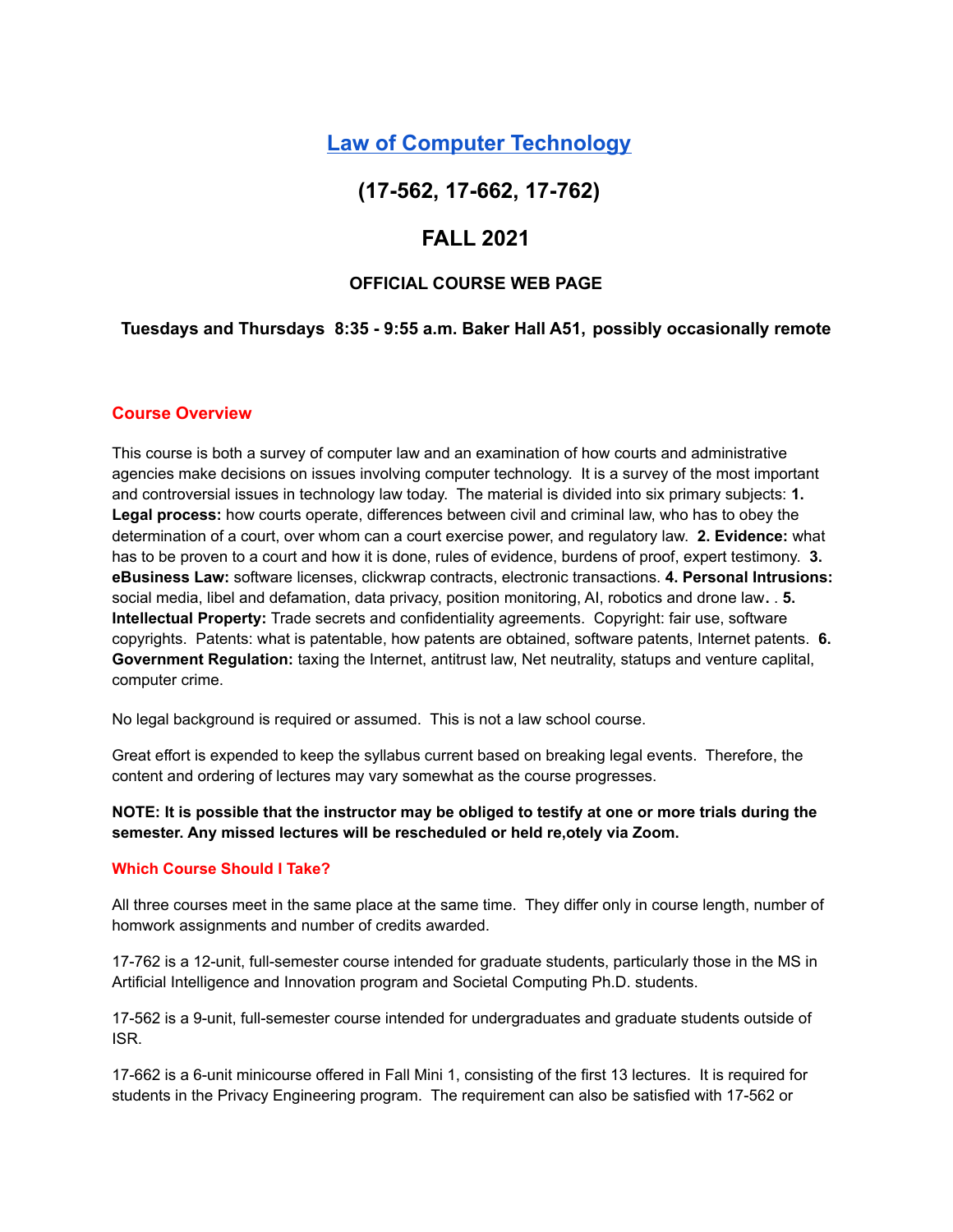17-762. Almost all students who register for 17-662 eventually switch into 17-562 or 17-762. However, except for MS in Artificial Intelligence and Innovation students, who must take 17-762, any student may register for any version of the course.

Everyone in all three courses will take a take-home final examination. The final exam counts for 30% of the grade. There are no midterm exams. Class participation counts for 10%. Homework counts for 60%. There is one mini-homework for everyone, then 4 more homeworks in 17-762, 3 in 17-562 and 2 in 17-662.

### **Instructor**

Michael I. [Shamos](http://euro.ecom.cmu.edu/shamos.html), Ph.D., J.D,, is Distinguished Career Professor in the School of Computer Science. Dr. Shamos is an intellectual property attorney admitted to the Pennsylvania Bar and the Bar of the United States Patent and Trademark Office. He has previously taught courses in Intellectual Capital, eCommerce Legal Environment and Internet Law and Regulation for the Tepper School of Business, as well as courses in the Computer Science, Mathematics and Statistics Departments. He was Director of the MSIT in eBusiness Technology in the Institute for Software Research at Carnegie Mellon from 2004-2008. He is now Director of the M.S. in Artificial Intelligence and Innovation. Dr. Shamos is a frequent expert witness in computer copyright, patent and electronic voting cases.

### **No textbook**

There is no textbook because the materials necessary for this course are very recent and have not yet found their way into textbooks. All of the readings are available on the Internet, and will be posted approximately one month in advance. **Readings are to be done BEFORE the associated lecture.** PLEASE NOTE: readings for future lectures may change as the course progresses if warranted by significant legal decisions. So read ahead, but not too far ahead.

You may find the course [glossary](http://euro.ecom.cmu.edu/program/law/08-732/glossary.pdf) useful in understanding legal terminology and abbreviations.

### **Administrative Information**

The course meets twice a week on Tuesdays and Thursday 8:35-9:55 a.m.in Baker Hall A51, occasionally via Zoom.

Students are encouraged to work together on the homework assignments. Past experience has shown that students do better when they work in teams. However, after discussing problems and solutions jointly, each student must prepare their own paper individually, without copying material from other people.

The final exam will be a take-home over a period of at least 24 hours, date to be determined. It will be open-book, open notes and open Internet. However, unlike with homework, collaboration with others is not permitted during the final exam.

### **Instructor Availability**

█████████████

To ask a question or schedule an appointment outside of class, please send email to

**Grading Policy**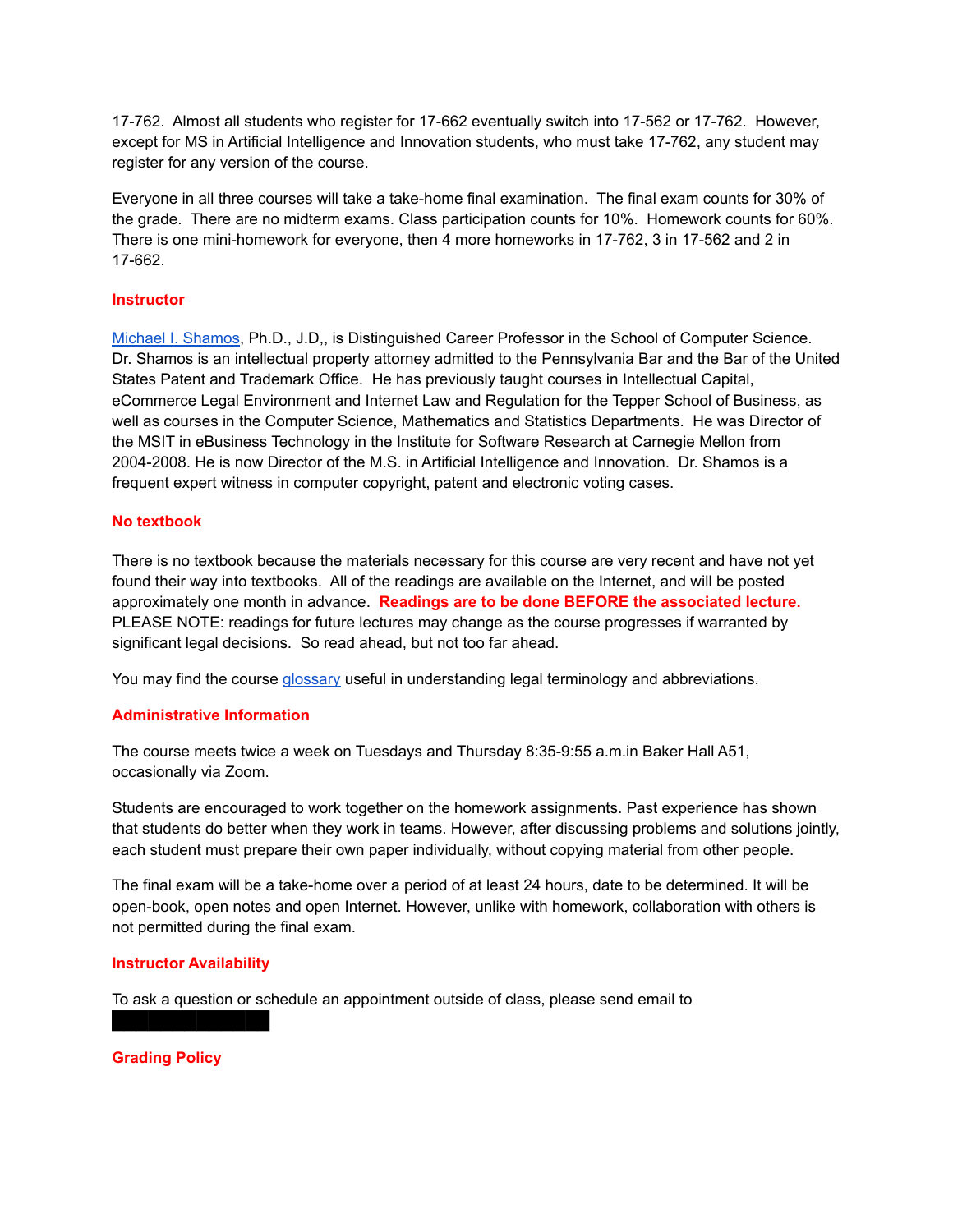Written work will not be re-graded except for manifest error. A "manifest error" is one that is immediately apparent from the paper itself, such as failure to grade a question or an arithmetic error in computing a score.

#### **Course Syllabus**

## **Topic 1 - THE LEGAL PROCESS**

**1. COURTS** (Tuesday, August 31, 2021) – The state and federal legal systems of the United States. The appellate court hierarchy: which courts are bound by which decisions? How to read a legal opinion (a critical skill for the course).

Reading: [Introduction](http://euro.ecom.cmu.edu/program/law/08-732/Courts/0IntroToTheCourtSys.pdf) to the Court System (Barclay, 4 pp.)

[Appellate](http://euro.ecom.cmu.edu/program/law/08-732/Courts/architectjudicialpwr.pdf) Review and *Stare Decisis* (Judge Kelsey, 6 pp.)

How to Read a Judicial Opinion: A Guide for New Law [Students](http://euro.ecom.cmu.edu/program/law/08-732/Courts/howtoreadv2.pdf) (Kerr, 9 pp.)

How to Read a Legal [Citation,](http://euro.ecom.cmu.edu/program/law/08-732/Courts/legalcite.pdf) (3 pp.)

Basic Legal [Citation:](http://euro.ecom.cmu.edu/program/law/08-732/Courts/lrg_alwcit.pdf) *Starting Points* (3 pp.)

Luis v. [Zang,](http://euro.ecom.cmu.edu/program/law/08-732/Courts/LuisvZangAppeal.pdf) No. 18-3707 (6th Cir. Apr. 29, 2019) (6 pp.)

Hepp v. Facebook, 2:19-cv-04034-JMY (E.D. Pa., June 5, 2020). [Complaint\(](http://euro.ecom.cmu.edu/program/law/08-732/Courts/HeppVFacebookComplaint.pdf)15 pp.) [Opinion\(](http://euro.ecom.cmu.edu/program/law/08-732/Courts/HeppVFacebook.pdf)13 pp.)

Optional reading:

A Guide to Legal [Literacy](http://euro.ecom.cmu.edu/program/law/08-732/Courts/legalliteracy2001.pdf) (California State Bar, 73 pp. -- contains a good glossary)

The Judicial System in North [Carolina](http://euro.ecom.cmu.edu/program/law/08-732/Courts/NorthCarolinaJudicialSystem.pdf) (25 pp. -- shows the structure of a state judicial system)

Teaching *Stare Decisis* Using [Browsewrap](http://euro.ecom.cmu.edu/program/law/08-732/Courts/SpragueStareDecisis.pdf) Agreements (Sprague) (17 pp. -- contains material relevant to Lecture 9)

[Understanding](http://euro.ecom.cmu.edu/program/law/08-732/Courts/UnderstandingTheFederalCourts.pdf) the Federal Courts (47 pp. - a deeper dive into the U.S. Federal Court system)

**2. REGULATORY LAW** (Thursday, Sep. 2, 2021) – Far more law is embodied in government regulations imposed by administrative agencies than appears in statutes. This is particularly true in the privacy space. When properly enacted, regulations have the same force of law as if they were enacted by a legislature, and are enforced by the agencies, which can impose fines and penalties for violations. How regulations are made, their legal effect, appeals from agency decisions, interplay between government agencies and the courts.

Reading: A Guide to the [Rulemaking](http://euro.ecom.cmu.edu/program/law/08-732/Regulatory/rulemakingguide.pdf) Process (Office of the Federal Register, 11 pp.)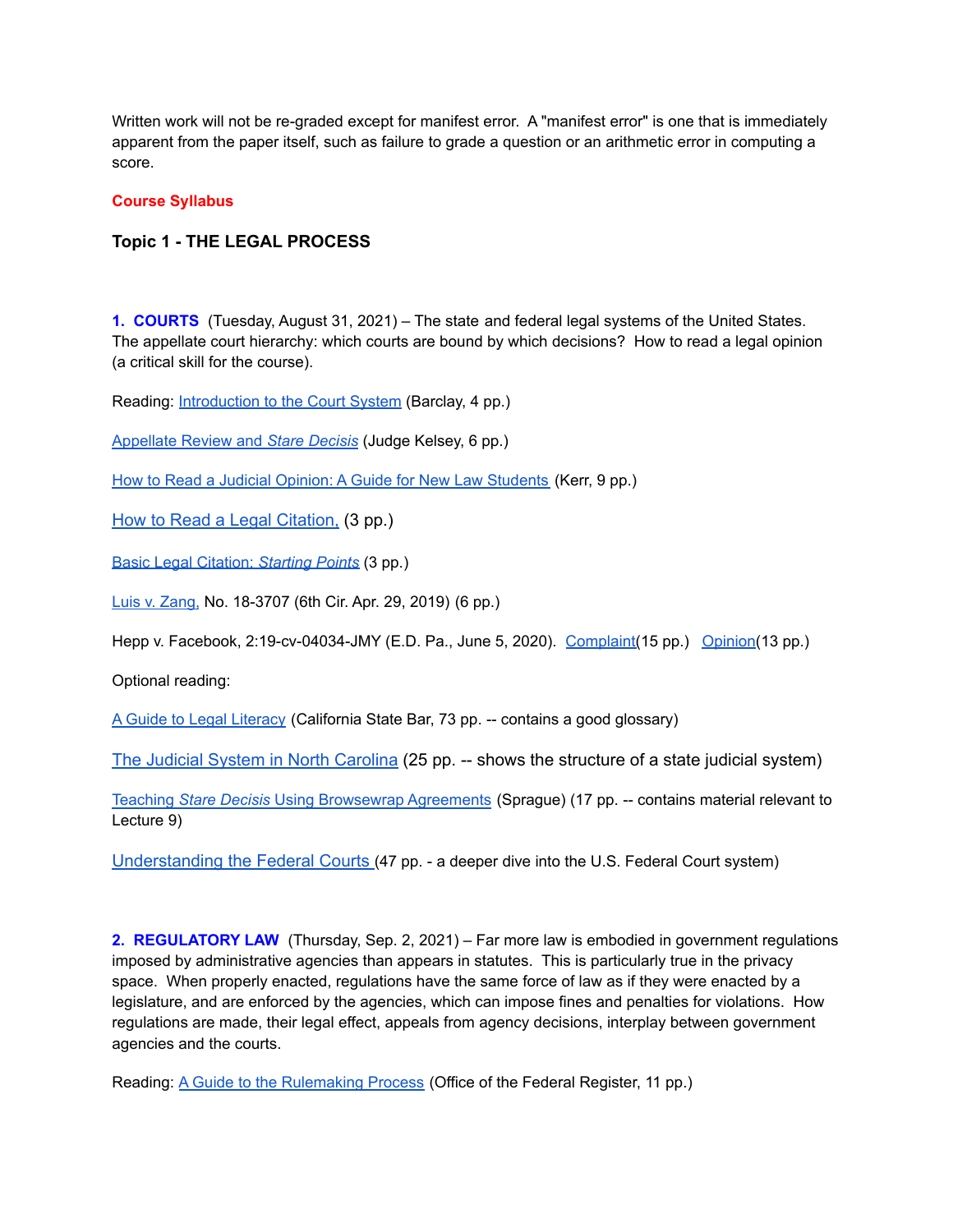The Reg [Map](http://euro.ecom.cmu.edu/program/law/08-732/Regulatory/regmap.pdf) (1 p. diagram)

15 [U.S.C.](http://euro.ecom.cmu.edu/program/law/08-732/Regulatory/15USC45.pdf) 45 (Powers of the Federal Trade Commission, 6 substantiave pp.)

Mail or Telephone Order [Merchandise](http://euro.ecom.cmu.edu/program/law/08-732/Regulatory/2013-10405.pdf) Rule Notice of Comment Period (2 pp.)>

Final Mail or Telephone Order [Merchandise](http://euro.ecom.cmu.edu/program/law/08-732/Regulatory/16CFR435-MTOR.pdf) Rule, 16 C.F.R. 435 (5 pp.)

Optional Reading: Code of Federal [Regulations](http://www.ecfr.gov/cgi-bin/ECFR?page=browse) (C.F.R.) [Just browse, particularly Titles 15, 16, 37 and 47.]

A Business Guide to the Federal Trade [Commission's](http://euro.ecom.cmu.edu/program/law/08-732/Regulatory/MTORBusinessGuide.pdf) Mail or Telephone Order Merchandise Rule (11 pp.)

Children's Online Privacy [Compliance](http://euro.ecom.cmu.edu/program/law/08-732/Regulatory/CoppaRuleSteps.pdf) Guidelines (12 pp.[\)](http://www.law.cornell.edu/uscode/text/15/chapter-91)

Children's Online Privacy [Protection](http://www.law.cornell.edu/uscode/text/15/chapter-91) Act (COPPA) [particularly Section 6502] ([Backup](http://euro.ecom.cmu.edu/program/law/08-732/Regulatory/coppa.pdf) copy in .pdf) (10 pp.)

**3. INTERPRETING STATUTES** (Tuesday, Sep. 7, 2021) – Technology advances rapidly, and statutes and legal decisions can't keep up. This means that old laws are constantly being applied to situations not contemplated when the laws were originally passed. This means that a court must interpret the words of a statute in a new context, a process called statutory interpretation. This is not a haphazard process, but is guided by specific rules which, unfortunately, can produce anomalies that must be remedied later by the legislature. We will look at interpretation of non-technical statutes in light of new technology. THIS IS THE SINGLE MOST IMPORTANT LECTURE IN THE COURSE.

Regina v. [Ojibway](http://euro.ecom.cmu.edu/program/law/08-732/Interpretation/regina.pdf) (3 pp. -- a classic of legal writing)

Optional reading: Joffe v. [Google](http://euro.ecom.cmu.edu/program/law/08-732/Interpretation/JoffeVGoogle.pdf) (9th Cir. Sept. 10, 2013) (35 pp.)

Yates v. [United](http://euro.ecom.cmu.edu/program/law/08-732/Interpretation/Yates-Ejusdem.pdf) States (Sp. Ct., Feb 25, 2015) (46 pp. -- The current Supreme Court view of ejusdem generis)

New [Hampshire](http://euro.ecom.cmu.edu/program/law/08-732/Interpretation/NHvMacmillan.pdf) v. MacMillan, 152 N.H. 67 (2005) (5 pp.)

Jarecki v. [Searle,](http://euro.ecom.cmu.edu/program/law/08-732/Interpretation/JareckiVSearle.pdf) 367 U.S. 301 (1961) (7 pp.)

N.Y. Times v. Tasini, 533 U.S. 483 [\(2001\)](http://euro.ecom.cmu.edu/program/law/08-732/Interpretation/NYTvTasini.pdf) (3 p. summary)

U.S. v. Lacy, 119 F.3d 742 (9th Cir. [1997\)](http://euro.ecom.cmu.edu/program/law/08-732/Interpretation/USvLacy.pdf) (9 pp.)

Microsoft v. Comm'r of Internal [Revenue,](http://euro.ecom.cmu.edu/program/law/08-732/Interpretation/MicrfsoftVIRS.pdf) 311 F.3d 1178 (9th Cir. 2002) (21 pp.)

Retail Ventures v. National Union Fire Insurance Company of [Pittsburgh](http://euro.ecom.cmu.edu/program/law/08-732/Interpretation/RetailVentures.pdf) (6th Cir. Aug. 23, 2012, 10 pp.)

Rulings of the (VA) Tax [Commissioner](http://euro.ecom.cmu.edu/program/law/08-732/Interpretation/VATaxCommissioner.pdf) 03-2 (2003, 5 pp.)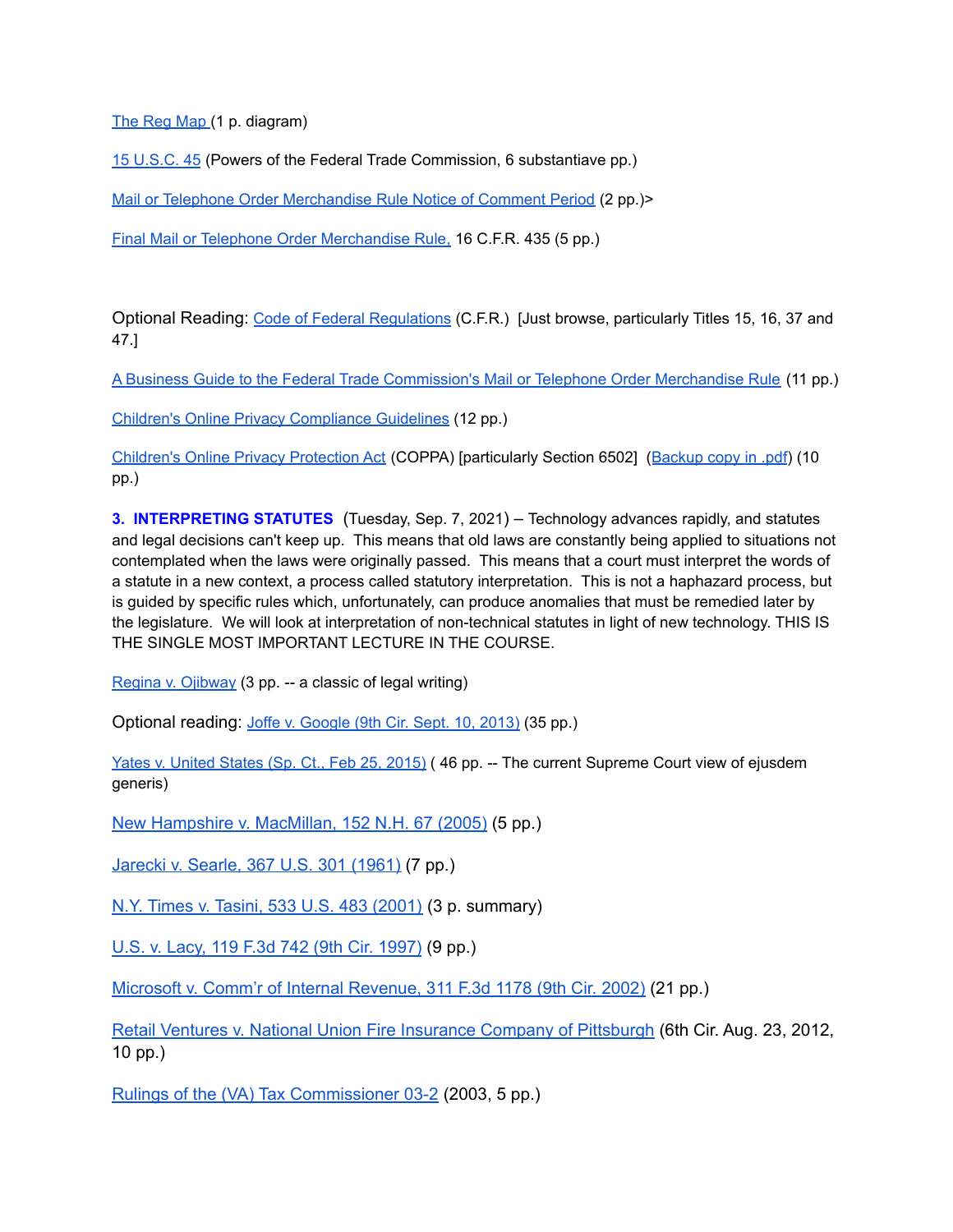**4. JURISDICTION** (Thursday, Sep. 9, 2021) – The jurisdiction question is, "when does a court have the power to hear a particular case and bind the parties by its decision"? Jurisdiction is often a key issue in determining whether a lawsuit is brought at all, and where and against whom it is brought. Computer technology, particularly networking and wireless communication, has changed the way courts think about jurisdiction, which has historically been tied to physical presence in a particular state.

Reading: International Shoe Co. v. [Washington,](http://euro.ecom.cmu.edu/program/law/08-732/Jurisdiction/IntlShoe.pdf) 326 U.S. 310 (1945) **(6 pp., fundamental U.S. case on personal jurisdiction)**

[Response](http://euro.ecom.cmu.edu/program/law/08-732/Jurisdiction/ResponseRewardVMeijer.pdf) Reward Systems v. Meijer, Inc., 189 F. Supp. 2d 1332 (M.D. Fla. 2002) (11 pp.)

Snowney v. Harrah's [Entertainment,](http://euro.ecom.cmu.edu/program/law/08-732/Jurisdiction/SnowneyVHarrahs.pdf) Inc., 34 Cal. 4th 1054, 112 P.2d 28 (2005) (18 pp.)

Optional Reading: Daimler AG v. [Bauman](http://euro.ecom.cmu.edu/program/law/08-732/Jurisdiction/Daimler.pdf) (Sp. Ct. 2014) (46 pp. -- relatively recent Supreme Court case on international jurisdiction)

Geist: Is There a There [There?](http://euro.ecom.cmu.edu/program/law/08-732/Jurisdiction/GeistInternetJurisdiction.pdf) (64 pp. -- deep dive into Internet jurisdiction)

Citron: Minimum Contacts in a [Borderless](http://euro.ecom.cmu.edu/program/law/08-732/Jurisdiction/Citron.pdf) World (63 pp. -- for reference only)

[Long-Arm](http://euro.ecom.cmu.edu/program/law/08-732/Jurisdiction/LongArmSurvey.pdf) Statutes (Vedder Price) (162 pp. -- for reference only)

**5. INTERNET JURISDICTION** (Tuesday, Sep. 14, 2021) – The Internet has raised a host of new jurisdictional questions because packets follow unpredictable paths during transmission and might pass through multiple states without the knowledge or intent of the sender. Does each of these states have jurisdiction in a crime or breach of contract occurs as a result of the transmission? If not, which states should have jurisdiction and why?

Reading: Zippo [Manufacturing](http://euro.ecom.cmu.edu/program/law/08-732/Jurisdiction/Zippo%20Mfr_%20Co.pdf) v. Zippo Dot Com Inc., 952 F.Supp. 1119 (W.D. Pa. 1997) (7 pp.)

Sioux [Transportation.,](http://euro.ecom.cmu.edu/program/law/08-732/Jurisdiction/Sioux.pdf) Inc. v. XOP Logistics, Inc. et al. (W.D Ark., Dec. 22, 2015) (15 pp.)

Best Odds Corp. v. iBus Media [Limited](http://euro.ecom.cmu.edu/program/law/08-732/Jurisdiction/BestOdds.pdf) (D. Nev. 2014) (17 pp.)

Burdick v. [Superior](http://euro.ecom.cmu.edu/program/law/08-732/Jurisdiction/Burdick.pdf) Court of Orange County (Cal. App., Feb. 14, 2015) (26 pp.)

Intercon, Inc. v. Bell Atlantic Internet [Solutions,](http://euro.ecom.cmu.edu/program/law/08-732/Jurisdiction/InterconVBellAtlantic.pdf) Inc., 205 F.3d 1244 (10th Cir., March 9, 2000) (5 pp.)

Williams v. America OnLine, [Inc.,\(2001](http://euro.ecom.cmu.edu/program/law/08-732/Jurisdiction/WilliamsVAOL.pdf) Mass. Super. No. 00-0962) (4 pp.)

Wilson v. RIU Hotels & [Resorts](http://euro.ecom.cmu.edu/program/law/08-732/Jurisdiction/WilsonVRIU.pdf) (E.D. Pa. 2011) (4 pp.)

Yahoo! Inc. v. La Ligue Contre Le Racisme et [L'Antisemitisme,](http://euro.ecom.cmu.edu/program/law/08-732/Jurisdiction/YahooNinthCircuit.pdf) 433 F.3d 1199, 1246 (9th Cir. 2006), (34 pp.) overruling the district court [decision.](http://euro.ecom.cmu.edu/program/law/08-732/Jurisdiction/YahooVLicra.pdf) (10 pp.)

Optional Reading: NOTE: there is a lot of content here. Pick one or two references if you want depth on this topic.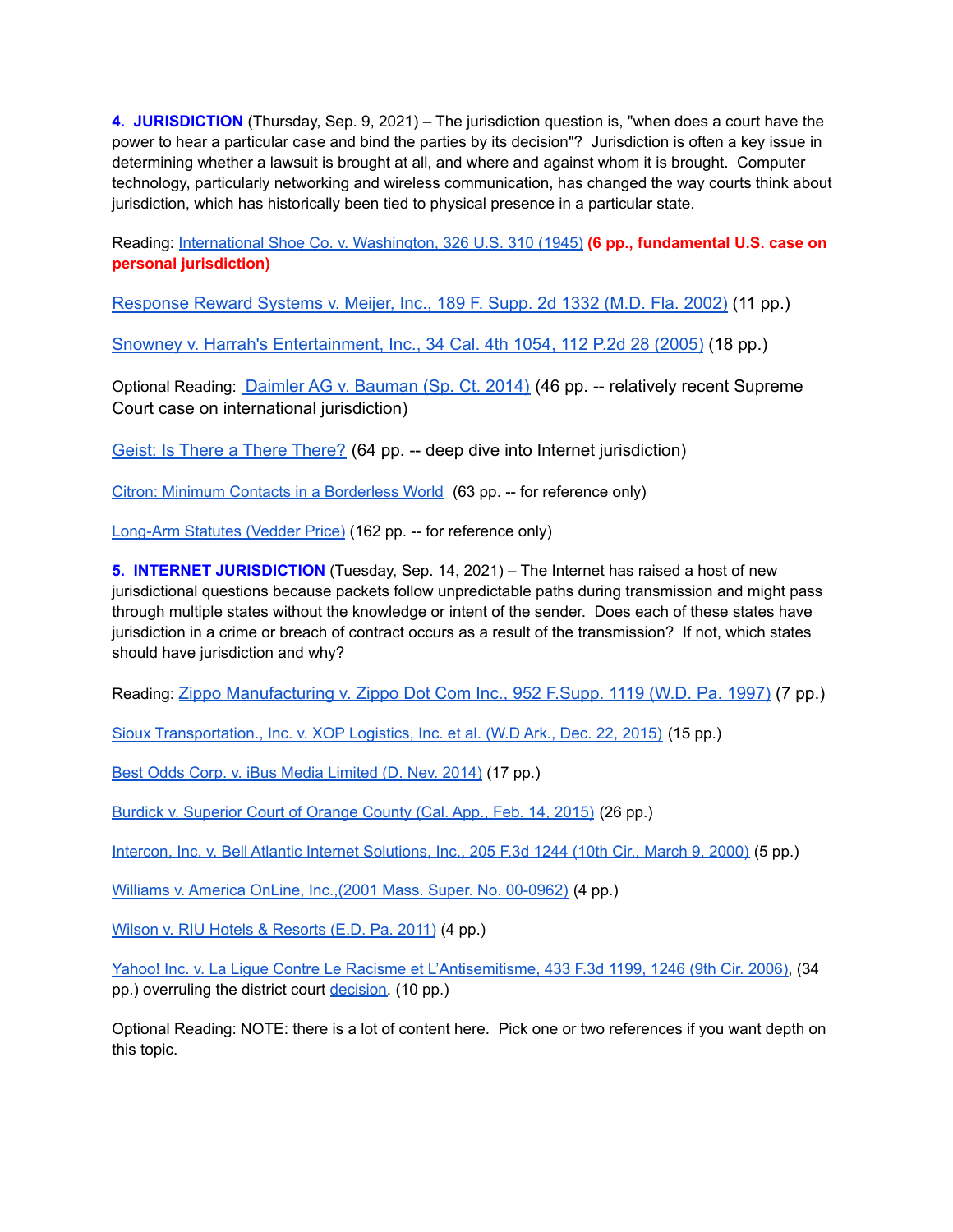Boone: Bullseye! Why a "Targeting" Approach to Jurisdiction in the [E-Commerce](http://euro.ecom.cmu.edu/program/law/08-732/Jurisdiction/BooneBullseye.pdf) Context Makes Sense [Internationally](http://euro.ecom.cmu.edu/program/law/08-732/Jurisdiction/BooneBullseye.pdf) (50 pp.)

Butler v. Beer Across [America,](http://euro.ecom.cmu.edu/program/law/08-732/Jurisdiction/ButlerBeer.pdf) 83 F.Supp. 2d 1261 (N.D. Ala. 2000) (7 pp)

Gladstone: [Determining](http://euro.ecom.cmu.edu/program/law/08-732/Jurisdiction/GladstoneDeterminingJurisdiction.pdf) Jurisdiction in Cyberspace (14 pp.)

Gray: Minimum Contacts in [Cyberspace](http://euro.ecom.cmu.edu/program/law/08-732/Jurisdiction/GrayMinimumContacts.pdf) (16 pp.)

Moore: [Cyberjurisdiction](http://euro.ecom.cmu.edu/program/law/08-732/Jurisdiction/Cyberjurisdiction.pdf) 6 pp., VERY GOOD)

Spencer: [Jurisdiction](http://euro.ecom.cmu.edu/program/law/08-732/Jurisdiction/Spencer.pdf) and the Internet (56 pp.)

Twentieth Century Fox, Inc.. v. ICraveTV, 53 U.S.P.Q. 2d 1831 (W.D. Pa. 2000) Read [Complaint](http://euro.ecom.cmu.edu/program/law/08-732/Jurisdiction/icravetvcomplaint.pdf). (36 pp.) Read [Injunction.](http://euro.ecom.cmu.edu/program/law/08-732/Jurisdiction/icravetvinjunction.pdf)(2 pp.)

Wimmer & Pogoriler: [International](http://euro.ecom.cmu.edu/program/law/08-732/Jurisdiction/InternationalJurisdiction.pdf) Jurisdiction and the Internet (15 pp.)

Yahoo! Inc. v. La Ligue Contre Le Racisme et [L'Antisemitisme,](http://euro.ecom.cmu.edu/program/law/08-732/Jurisdiction/YahooNinthCircuit.pdf) 433 F.3d 1199, 1246 (9th Cir. 2006), (34 pp.) overruling the district court [decision.](http://euro.ecom.cmu.edu/program/law/08-732/Jurisdiction/YahooVLicra.pdf) (10 pp.)

## **Topic 2 - EVIDENCE**

**6. COMPUTER EVIDENCE** (Thursday, Sep. 16, 2021) – All trials involving proving facts. The rules of evidence define which methods can be used to prove facts at trial. Some of these, such as the hearsay rule, are quite complex. Others, which may appear simple, may have their meaning stretched when computers are involved. For example, suppose you dispute that you clicked "I accept" on a license agreement for an Internet download? How does the company prove you did? This lecture concentrates on the use of computer-based evidence in trials.

Reading: Federal Rules of [Evidence](http://www.law.cornell.edu/rules/fre/) (Articles I, IV, VIII, IX, X)

Kerr, [Computer](http://euro.ecom.cmu.edu/program/law/08-732/Evidence/KerrComputerRecords.pdf) Records and the Federal Rules of Evidence (9 pp.)

Legal Status of Optical Disk and [Electronic](http://euro.ecom.cmu.edu/program/law/08-732/Evidence/OpticalRecords.pdf) Imaging Systems ( 4pp.)

Rostoker & Rines, Computer [Jurisprudence](http://euro.ecom.cmu.edu/program/law/08-732/Evidence/RostokerRines.pdf) (15 p. excerpt)

[Sutherlin](http://euro.ecom.cmu.edu/program/law/08-732/Evidence/SutherlinVIndiana.pdf) v. State of Indiana, 784 N.E.2d 971 (Ind. Ct. App. 2003) (3 pp.)

What is [hearsay?](https://www.youtube.com/watch?v=oc4sIdpAOwg) (short video clip)

What is not [hearsay?](https://www.youtube.com/watch?v=0uguH95NRQQ) (short video clip)

Optional Reading: Chung & Byer, The [Electronic](http://euro.ecom.cmu.edu/program/law/08-732/Evidence/ChungByer.pdf) Paper Trail (21 pp.)

State of [Tennessee](http://euro.ecom.cmu.edu/program/law/08-732/Evidence/StateOfTennesseevDrake.pdf) v, Drake (Tenn. Crim. App. June 6, 2005) (26 pp.)

State of [Tennessee](http://euro.ecom.cmu.edu/program/law/08-732/Evidence/StateOfTennesseevFarner.pdf) v. Farner, 66 S.W.3d 188 (Tenn. 2001) (22 pp.)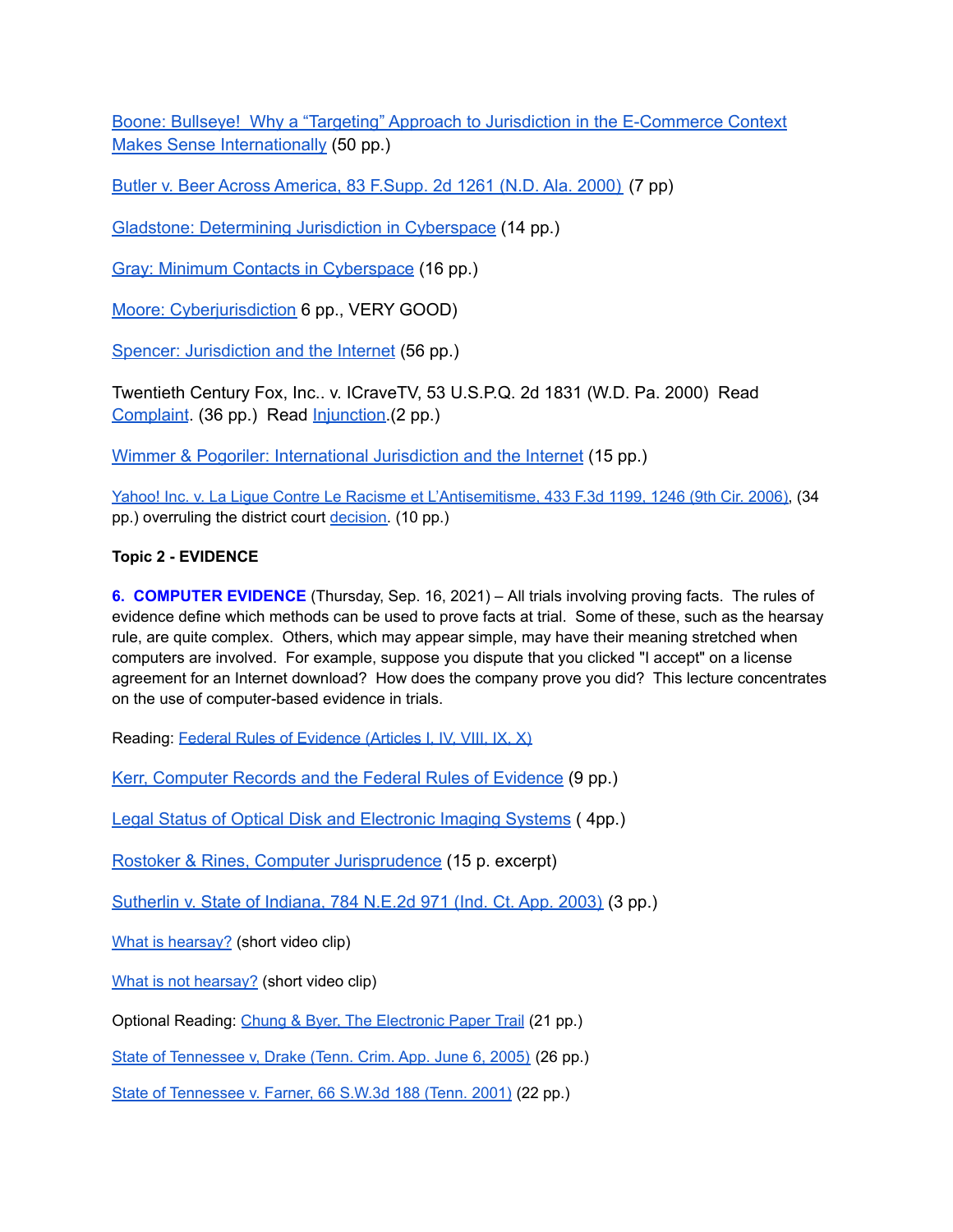Wolfson, Electronic Fingerprints, Doing Away with the Conception of [Computer-Generated](http://euro.ecom.cmu.edu/program/law/08-732/Evidence/Wolfson.pdf) Records as [Hearsay](http://euro.ecom.cmu.edu/program/law/08-732/Evidence/Wolfson.pdf) (24 pp.)

**7. SCIENTIFIC EVIDENCE** (Tuesday, Sep. 21, 2021) – Some trials involve opinions. For example, what was the cause of the Minneapolis bridge collapse? Did the software substantially perform according to its manual? Does this technological measure effectively control access to a copyrighted work or not? These are scientific matters not within the skill of either the judge or jury, so must be proven through expert testimony. Who is an expert? How do they qualify? What happens when experts disagree (they always do in a lawsuit)? How can an expert be challenged? When are scientific theories recognized by courts?

Reading: [Daubert](http://euro.ecom.cmu.edu/program/law/08-732/Evidence/Daubert-Dow.pdf) v. Merrell Dow, 509 U.S. 579 (1993) (14 pp. -- the principal case on expert qualifications)

Frye v. United [States,](http://euro.ecom.cmu.edu/program/law/08-732/Evidence/FryeVUS.pdf) 293 F. 1013 (App. D.C. 1923) (2 pp. -- Pennsylvania state courts still follow Frye)

Mike's Train House v. [Lionel,](http://euro.ecom.cmu.edu/program/law/08-732/Evidence/MikesVLionel.pdf) 472 F.3d 398 (6th Cir. 2006) (13 pp.)

U.S. v. [Frabizio](http://euro.ecom.cmu.edu/program/law/08-732/Evidence/USvFrabizio.pdf) (D. Mass.) (43 pp.)

Optional Reading: [Commonwealth](http://euro.ecom.cmu.edu/program/law/08-732/Evidence/PAvSerge.pdf) v. Serge, 896 A.2d 1170 (Pa. 2006), *cert. den.* (2006) (26 pp.)

Giannelli, Expert [Qualifications](http://euro.ecom.cmu.edu/program/law/08-732/Evidence/Experts.pdf) & Testimony (22 pp.)

Kolar, Scientific and Other Expert [Testimony](http://euro.ecom.cmu.edu/program/law/08-732/Evidence/ScientificTestimony.pdf) (30 pp.)

[Clausen](http://euro.ecom.cmu.edu/program/law/08-732/Evidence/ClausenVMVCarissa.pdf) v. M/V New Carissa, 339 F.3d 1049, 1056 (9th Cir. 2003) (31 pp.)

People v. [LeGrand,](http://euro.ecom.cmu.edu/program/law/08-732/Evidence/PeopleVLeGrand.pdf) 196 Misc 2d 179 (Sup Ct, NY County 2002) (13 pp.)

Selbak, Digital [Litigation](http://euro.ecom.cmu.edu/program/law/08-732/Evidence/Selbak.pdf) (22 pp.)

Affidavit of [Benjamin](http://euro.ecom.cmu.edu/program/law/08-732/Evidence/Edelman.pdf) Edelman (33 pp. on spyware)

Williamson & LaVecchia, [Admissibility](http://euro.ecom.cmu.edu/program/law/08-732/Evidence/ExpertTestimony.pdf) of Expert Testimony (11 pp.)

### **Topic 3 - EBUSINESS LAW**

**8. SOFTWARE LICENSES** (Thursday, Sep. 23, 2021) – What can you do with a software you buy in a store or download from the Internet? What are the conditions under which such software is provided? What is the effect of clicking "I accept" on a license agreement that is too long to read? What about freeware, shareware and open source software? Are shrinkwrap, clickwrap and browsewrap agreements enforceable?

Reading: ProCD v. [Zeidenberg,](http://euro.ecom.cmu.edu/program/law/08-732/Transactions/ProcCDvZeidenberg.pdf) 86 F.3d 1447 (7<sup>th</sup> Cir. 1996) (7 pp.)

Comb v. [PayPal,](http://euro.ecom.cmu.edu/program/law/08-732/Transactions/CombVPaypal.pdf) 218 F. Supp. 2d 1165 (N.D. Cal. 2002) (11 pp.)

Affinity Internet v. [Consolidated](http://euro.ecom.cmu.edu/program/law/08-732/Transactions/AffinityInternet.pdf) Credit, 920 So. 2d 1286 (Fla. Dist. Ct. App. 2006) (4 pp.)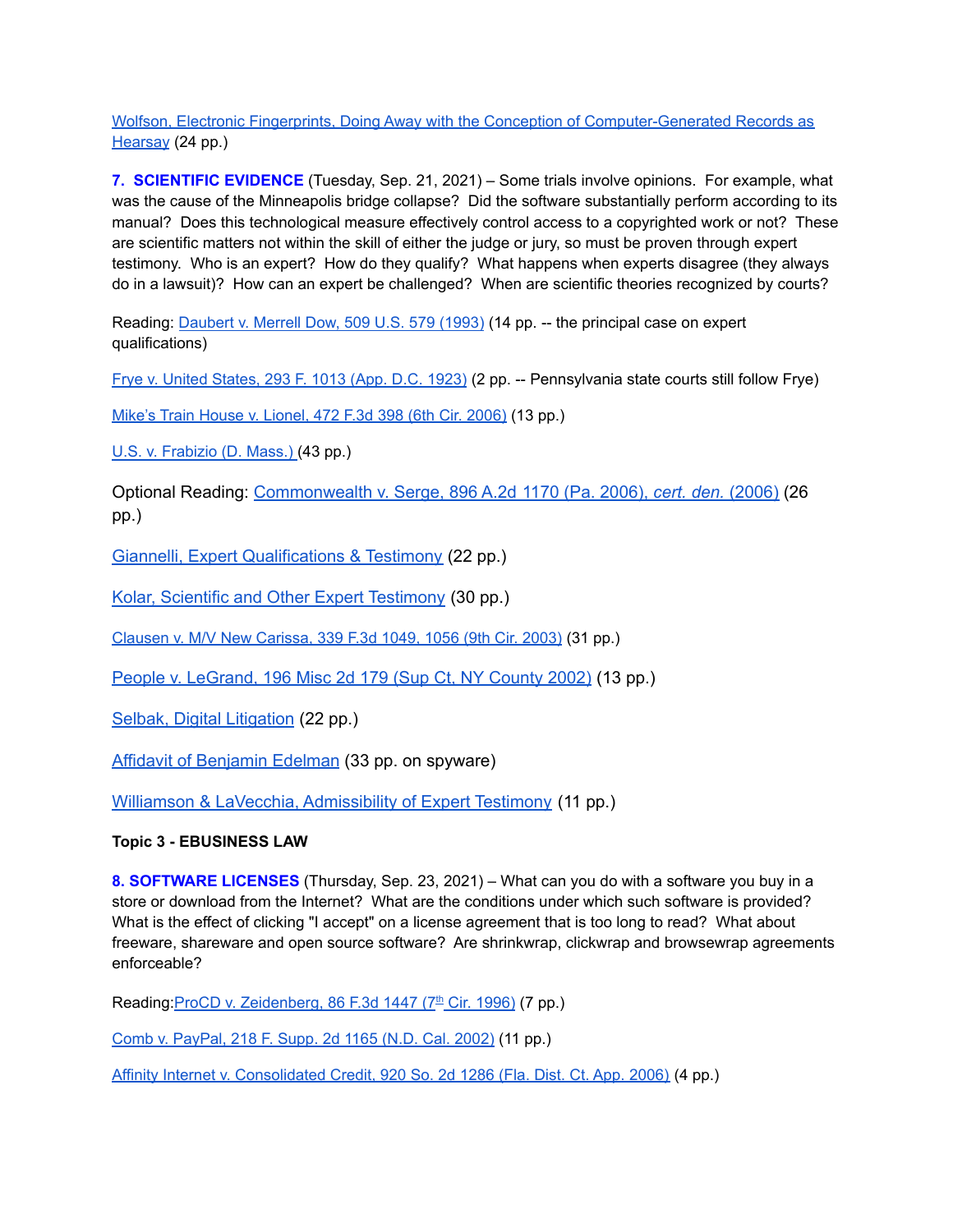The [Enforceability](http://euro.ecom.cmu.edu/program/law/08-732/Transactions/ShrinkwrapFenwick.pdf) of Shrinkwrap License Agreements On-Line and Off-Line, Hayes (16 pp.)

Optional Reading: Berkson et al. v. Gogo LLC et al. [\(S.D.N.Y.](http://euro.ecom.cmu.edu/program/law/08-732/Transactions/Berkson-v-Gogo.pdf) April 9, 2015) **(83 pages but a very thorough analysis of mutiple types of software licenses)**

Specht v. Netscape [Communications](http://euro.ecom.cmu.edu/program/law/08-732/Transactions/SpechtVNetscape.pdf) Corp., 306 F.3d 17 (2nd Cir.2002) (37 pp.)

[Vitacost.com](http://euro.ecom.cmu.edu/program/law/08-732/Transactions/VitacostVMcCants.pdf) v. McCants (Fla. 4th Dist. Ct, App, Feb. 15, 2017) (7 pp.)

Artifex [Software,](http://euro.ecom.cmu.edu/program/law/08-732/Transactions/ArtifexVHanson.pdf) Inc. v. Hancom, Inc. (N.D. Cal., Apr. 25, 2017) (11 pp.)

[Fundamentals](http://euro.ecom.cmu.edu/program/law/08-732/Transactions/Fundamentals.pdf) of Software Licensing, Classen (Beware -- 93 pp.)

The GNU Public [License](http://euro.ecom.cmu.edu/program/law/08-732/Transactions/GNU.pdf) (7 pp.)

Taking the Case: Is the GPL [Enforceable?,](http://euro.ecom.cmu.edu/program/law/08-732/Transactions/TakingTheCase.pdf) Wacha (42 pp.)

**9. ELECTRONIC TRANSACTIONS** (Tuesday, Sep. 28, 2021) – Ordinary sales transactions in the brick and mortar world are governed by the Uniform Commercial Code, some form of which has been enacted in 49 states. The country has been struggling, though, to develop a consistent statute that applies to electronic transactions, in which the traditional methods of identifying parties and inspecting goods are not available. Two competing statutes are the Uniform Electronic Transactions Act (UETA) and the Uniform Computer Information Transactions Act (UCITA), which we will compare and contrast.

Reading: [E-Sign](http://euro.ecom.cmu.edu/program/law/08-732/Transactions/esign.pdf) Act (14 pp.)

Overview of the Uniform Computer Information [Transactions](http://euro.ecom.cmu.edu/program/law/08-732/Transactions/UCITAOverview.pdf) Act (UCITA) (12 pp. -- a vendor-friendly statute enacted by only two states)

Electronic [Signatures](http://euro.ecom.cmu.edu/program/law/08-732/Transactions/ElectronicSignatures.pdf) and Records Under ESIGN, UETA and SPeRS (10 pp.)

Optional Reading: JBB [Investment](http://euro.ecom.cmu.edu/program/law/08-732/Transactions/JBBvFair-esign.pdf) Partners v. Fair (Cal. App. 1st Dist., Dec. 5, 2014) (27 pp.)

Uniform Electronic [Transactions](http://euro.ecom.cmu.edu/program/law/08-732/Transactions/ueta.pdf) Act (65 pp.)

Legal Issues in Open Source and Free Software [Distribution,](http://euro.ecom.cmu.edu/program/law/08-732/Transactions/LegalIssuesNimmer.pdf) Nimmer (88 pp.)

Finding Common Ground in the World of Electronic [Contracts,](http://euro.ecom.cmu.edu/program/law/08-732/Transactions/FindingCommonGround.pdf) Dickens (34 pp.)

### **Topic 4 - PERSONAL INTRUSIONS**

**10. DATA PRIVACY** (Thursday, Sep. 30, 2021) – Privacy is well-covered in other ISR courses, so we will just scratch the surface to interest you in further study of the subject. Exactly what is data privacy and why do people want it? We'll look at the patchwork of statutes around the country that emphasize various aspects of data privacy and then console ourselves over the lack of any coherent body of data privacy law in the United States. EU General Data Protection Regulation (GDPR), California Consumer Privacy Act (CCPA), data breach notification.

Reading:

GDPR [Pocket](http://euro.ecom.cmu.edu/program/law/08-732/Privacy/GDPRPocketGuide.pdf) Guide (22 pp.)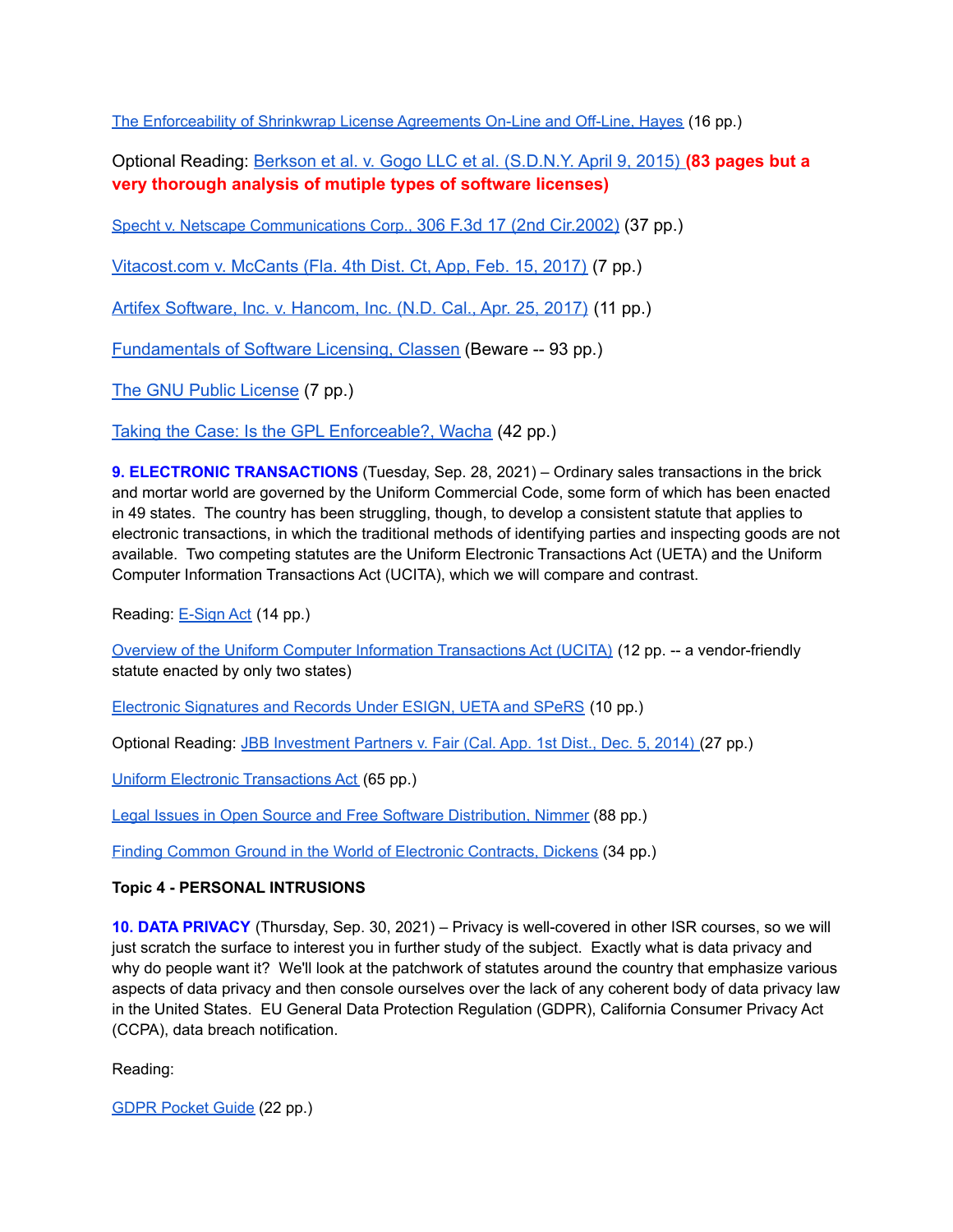### [CCPA](http://euro.ecom.cmu.edu/program/law/08-732/Privacy/CCPAGuide.pdf) Guide (32 pp.)

[GDPR](http://euro.ecom.cmu.edu/program/law/08-732/Privacy/GDPRvCCPA.pdf) vs. CCPA (7 pp.)

[Carpenter](http://euro.ecom.cmu.edu/program/law/08-732/Privacy/CarpentervUS.pdf) v. U.S., 585 U.S. (Sp. Ct. 2018) (119 pp. -- important case, but scan only)

Tattered Cover, Inc. v. City of [Thornton,](http://euro.ecom.cmu.edu/program/law/08-732/Privacy/tatteredcover.pdf) 44 P.3d 1044 (Colo. 2002) (21 pp. -- important case on privacy of book purchases)

Optional Reading (GDPR and CCPA): [Overview](http://euro.ecom.cmu.edu/program/law/08-732/Privacy/overview-of-the-gdpr-1-13.pdf) of the GDPR (44 pp.)

[Understanding](http://euro.ecom.cmu.edu/program/law/08-732/Privacy/understanding-the-gdpr.pdf) the GDPR (44 pp.)

Optioanl Reading (anonymity, data breach):

*In re [Subpoena](http://euro.ecom.cmu.edu/program/law/08-732/Privacy/anonymousaol.pdf) Duces Tecum To America Online. Inc. Va. Cir. Ct., Fairfax Cty., Misc. Law No. [40570,](http://euro.ecom.cmu.edu/program/law/08-732/Privacy/anonymousaol.pdf) (Feb. 7, 2000) (11 pp.)*

*America Online, Inc. v. [Anonymous](http://euro.ecom.cmu.edu/program/law/08-732/Privacy/anonymousaolappeal.pdf) Publicly Traded Co., 542 S.E.2d 377 (Va. 2001) (7 pp.)*

*[Revenge](http://euro.ecom.cmu.edu/program/law/08-732/Privacy/Jacobs.pdf) porn news article. See also civil case: Jacobs v. Seay (Cir. Ct. [Miami-Dade](http://euro.ecom.cmu.edu/program/law/08-732/Privacy/JacobsvSeay.pdf) Cty. Fla., [complaint](http://euro.ecom.cmu.edu/program/law/08-732/Privacy/JacobsvSeay.pdf) filed April 18, 2013). See Ryan Seay's [response](http://jacobsvsseay.com/) page.*

Data [Breach](http://euro.ecom.cmu.edu/program/law/08-732/Privacy/Data_Breach_Charts%28BakerHostetler%29.pdf) Charts (Baker Hostetler). (18 p. summary of data breach notification laws across the U.S.)

Reno v. [Condon,](http://euro.ecom.cmu.edu/program/law/08-732/Privacy/RenoVCondon.pdf) 528 U.S. 141 (2000) (10 pp.)

In re Verizon Internet Services [Subpoena,](http://euro.ecom.cmu.edu/program/law/08-732/Privacy/doeVRIAA.pdf) 240 F.Supp.2d 24 (D.D.C. 2003) (19 pp.)

O'Grady v. Superior Court of Santa Clara County; Apple [Computer,](http://euro.ecom.cmu.edu/program/law/08-732/Privacy/OGrady.pdf) Inc., Real Party in Interest, Ct. App. [Calif.,](http://euro.ecom.cmu.edu/program/law/08-732/Privacy/OGrady.pdf) 6<sup>th</sup> App. Dist. (May 26, 2006) (69 pp.)

Optional Reading (employer monitoring):

McLaren v. Microsoft, No. [05-97-00824](http://euro.ecom.cmu.edu/program/law/08-732/Privacy/McLarenvMicrosoft.pdf) (Tex. Ct. App. May 28, 1999) (4 pp.)

[Pisciotta](http://euro.ecom.cmu.edu/program/law/08-732/Privacy/PisciottavBancorp.pdf) v. Old National Bancorp, 49 F.3d 629, (7th Cir. Aug. 23, 2007) (21 pp.)

Tiberino v. [Spokane](http://euro.ecom.cmu.edu/program/law/08-732/Privacy/tiberino.pdf) County, P.3d 1104, 1108 (Wash. Ct. App. 2000) (11 pp.)

**11. DEFAMATION, FREE SPEEECH AND SECTION 230** (Tuesday, Oct. 5, 2021) – With websites, Twitter, Facebook and other social media, everyone is now a publisher and, for that matter, an instant publisher. This has given rise to fake news, doxing, revenge porn and other such acts. There has always been a tension between freedom of speech and one's right not to be defamed or embarrassed through publication of false information (or wrongful revealing of true information). Under the Communications Decency Act (Section 230), when is a website liable for the positings of its subscribers? Because the Internet is a worldwide medium, it is possible to cause great damage in another country without leaving home, and, more important, without subjecting oneself to the jurisdiction of foreign courts. Or is it? Can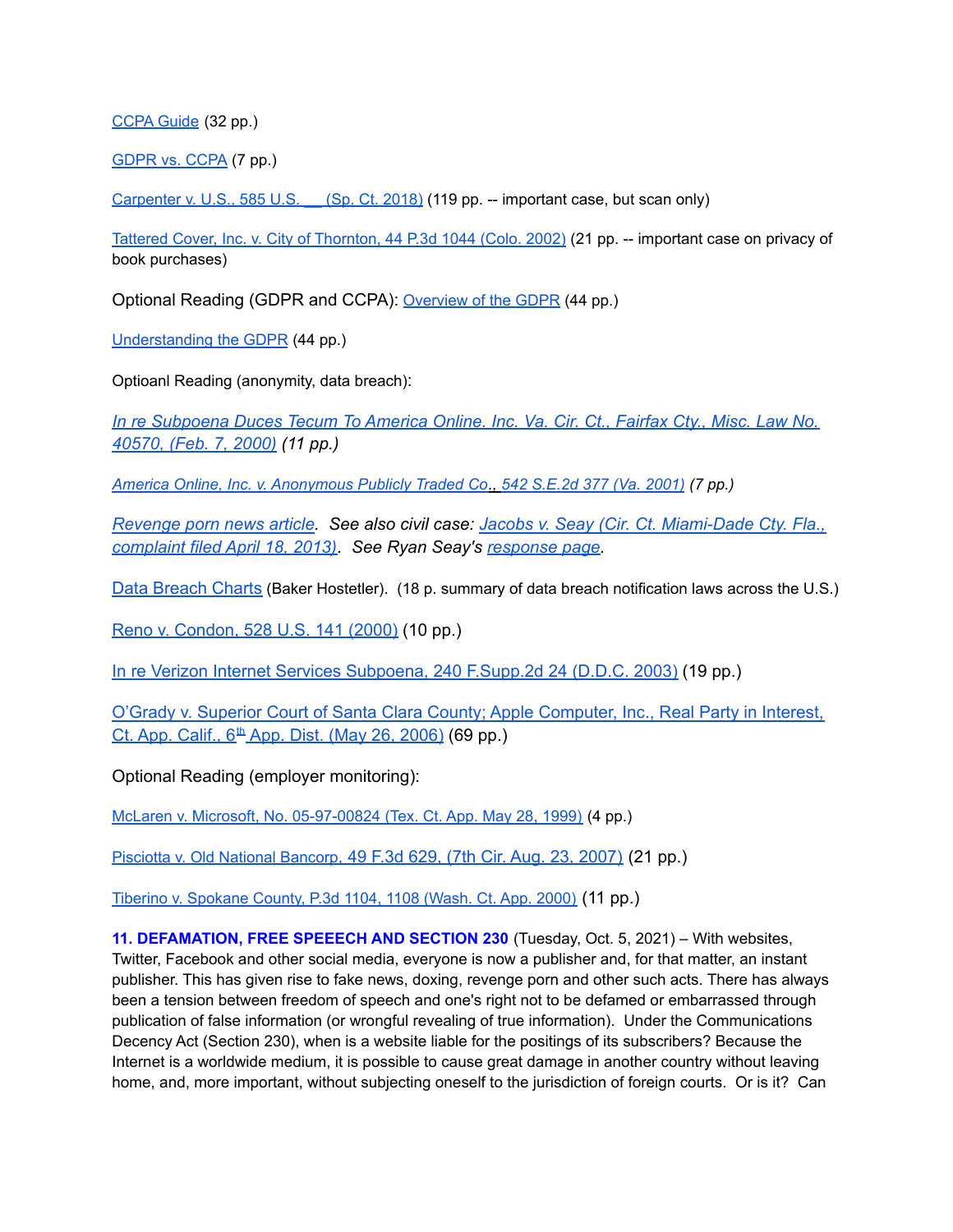imprudent social media posts be retracted so they cannot be used against the poster in the future? Is it legal to collect a person's posts and archive them, hoping to use them again the poster in the future?

Reading: Bosky, [Defamation](http://euro.ecom.cmu.edu/program/law/08-732/Defamation/Bosky.pdf) in the Internet Age

[Defamation](http://euro.ecom.cmu.edu/program/law/08-732/Defamation/Defamation-Internet-Age.pdf) in the Internet Age (Same title, different article!)

[Communications](http://euro.ecom.cmu.edu/program/law/08-732/Defamation/CDA230.pdf) Decency Act

Jones v. Dirty World (E.D. [Kentucky,](http://euro.ecom.cmu.edu/program/law/08-732/Defamation/JonesvDirtyWorld.pdf) Jan. 21, 2011). Appeal: Dirty World LLC v [Jones,](http://euro.ecom.cmu.edu/program/law/08-732/Defamation/JonesAppeal.pdf) 755 F.3d 398 (6th Cir. [2014\)](http://euro.ecom.cmu.edu/program/law/08-732/Defamation/JonesAppeal.pdf)

Optional Reading: [Aggergaard,](http://euro.ecom.cmu.edu/program/law/08-732/Defamation/Aggergaard.pdf) Three Defenses to Consider

Vogel v. Felice (26 Cal. Rptr. 3d 350 [\(2005\)](http://euro.ecom.cmu.edu/program/law/08-732/Defamation/VogelvFelice.pdf)

Fair Housing Council v. [Roommate.com,](http://euro.ecom.cmu.edu/program/law/08-732/Defamation/Roommate.pdf) LLC, 521 F.3d 1157 (9th Cir. 2008) (long but well-written)

#### **Topic 5 - INTELLECTUAL PROPERTY**

**12. TRADE SECRETS** (Thursday, Oct. 7, 2021) – A good rule of thumb is that something is a trade secret if it is secret and relates to trade (really). All fast-moving technological fields, particularly the computer field, are replete with trade secrets. What methods are legitimate to discover a competitor's trade secret? Reverse engineering? What happens if improper methods (theft, bribery) are used? When does a trade secret cease being a trade secret?

Reading: [Uniform](http://euro.ecom.cmu.edu/program/law/08-732/TradeSecrets/utsa.pdf) Trade Secrets Act (3 pp.)

[Paramanandam](http://euro.ecom.cmu.edu/program/law/08-732/TradeSecrets/Paramanandam.pdf) v. Herrmann, 827 N.E. 2d 1173 (Ind. App. 2005) (6 pp.)

[Syncsort](http://euro.ecom.cmu.edu/program/law/08-732/TradeSecrets/SyncSort.pdf) v. IRI (D. N.J. 2011) (36 pp.)

[Booloon](http://euro.ecom.cmu.edu/program/law/08-732/TradeSecrets/booloon.pdf) v. Google (Cal. App., May 25, 2012) (14 pp.)

[ConnectU](http://euro.ecom.cmu.edu/program/law/08-732/TradeSecrets/Connectu.pdf) v. Facebook complaint (20 pp.)

Economic [Espionage](http://euro.ecom.cmu.edu/program/law/08-732/TradeSecrets/1832.pdf) Act, 18 U.S.C. §1832 (1 p.)

Optional Reading: [Syncsort](http://euro.ecom.cmu.edu/program/law/08-732/TradeSecrets/SyncSort.pdf) v. IRI (D. N.J. 2011) (36 pp.)

Ford Motor Co. v. Lane, 67 [F.Supp.2d](http://euro.ecom.cmu.edu/program/law/08-732/TradeSecrets/FordVLane.pdf) 745 (E.D. Mich. 1999) (11 pp.)

Cross Media [Marketing](http://euro.ecom.cmu.edu/program/law/08-732/TradeSecrets/CrossMedia.pdf) Corp. v. Marie Nixon, 06 Civ. 4228 (MBM) (S.D.N.Y., August 11, 2006) (46 pp.)

Jennings v. Election Canvassing [Commission](http://euro.ecom.cmu.edu/program/law/08-732/TradeSecrets/jenningssourcecode.pdf) (7 pp.). [Appellate](http://euro.ecom.cmu.edu/program/law/08-732/TradeSecrets/JenningsAppeal.pdf) decision (3 pp.)

**13. CONFIDENTIALITY AGREEMENTS** (Tuesday, Oct. 12, 2021) – Almost every company in the computer industry requires employees to sign confidentiality and non-competition agreements. Exactly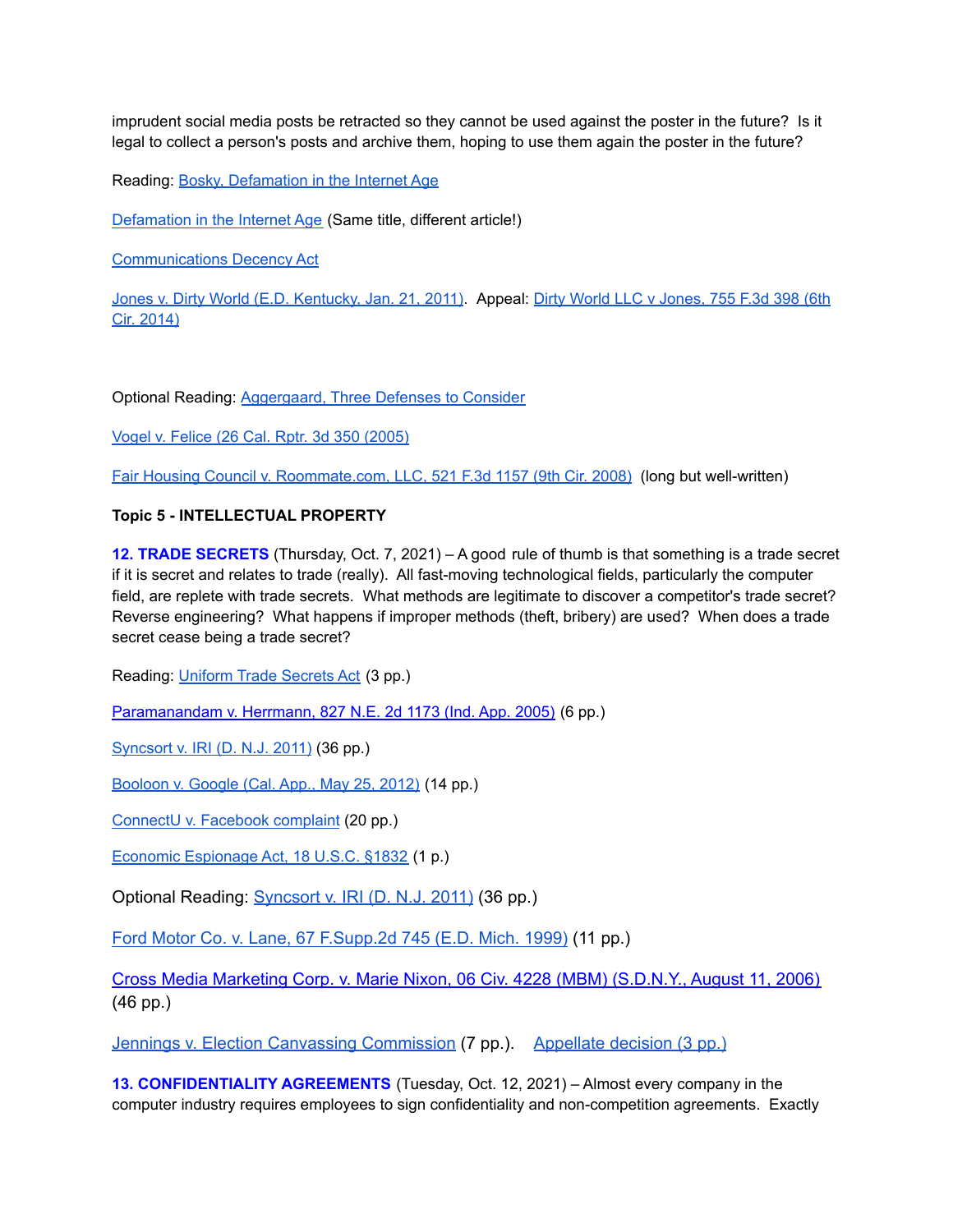what can they require people to sign and what can be enforced in court? Surprisingly, there are vast differences among the states concerning these contracts.

Reading: HP [Complaint](http://euro.ecom.cmu.edu/program/law/08-732/TradeSecrets/HPHurdComplaint.pdf) Against Mark Hurd, filed Sept. 10, 2010 (51 pp. -- only the first 18 are significant)

Mark Hurd's Separation Agreement from [Hewlett-Packard](http://euro.ecom.cmu.edu/program/law/08-732/TradeSecrets/HurdSeparation.pdf) (7 pp.)

California Reject Inevitable [Disclosure](http://euro.ecom.cmu.edu/program/law/08-732/TradeSecrets/Inevitable.pdf) Doctrine (2 pp.)

[Schlage](http://euro.ecom.cmu.edu/program/law/08-732/TradeSecrets/Schlage.pdf) Lock Co. v. Whyte (Cal. App. 4th Dist., Sept. 12, 2002)

Optional Reading: NEC [nondisclosure](http://euro.ecom.cmu.edu/program/law/08-732/TradeSecrets/NECagreement.pdf) agreement (5 pp.)

Earthweb, Inc. v. Schlack, 71 [F.Supp.2d](http://euro.ecom.cmu.edu/program/law/08-732/TradeSecrets/EarthwebVSchlack.pdf) 299 (S.D.N.Y. 1999), aff'd in part (2d Cir. 2000) (8 pp.)

Protecting Trade Secrets After Mass [Dissemination](http://euro.ecom.cmu.edu/program/law/08-732/TradeSecrets/Notes.pdf) on the Internet (24 pp.)

[Liebert](http://euro.ecom.cmu.edu/program/law/08-732/TradeSecrets/LiebertVMazur.pdf) Corp. v. Mazur, 357 Ill. App. 3d 265, 827 N.E. 2d 900 (2005) (18 pp.)

Johnson v. [Benjamin](http://euro.ecom.cmu.edu/program/law/08-732/TradeSecrets/JohnsonVBenjaminMoore.pdf) Moore, 347 N.J. Super. 71; 788 A.2d 906 (AD 2002) (13 pp.)

#### **LECTURE 13 IS THE LAST LECTURE IN 17-662**

#### **OCT. 13-14: 17-662 TAKE-HOME FINAL EXAM**

**14. COPYRIGHT** (Thursday, Oct. 14, 2021) Copyright is one of the hottest topics in computer law right now and will occupy us for two weeks. This lecture deals generally with the rights of copyright owners and what is copyrightable and what is not, the policy behind copyright and the relationship between the cost of copying and the tendency to infringe.

Reading: Feist [Publications](http://euro.ecom.cmu.edu/program/law/08-732/Copyright/FeistVRural.pdf) v. Rural Tel. Service Co., 499 U.S. 340 (1991) (13 pp. -- critical case: the demise of "sweat of the brow" copyright)

Naruto, a Crested Macaque, by and through his Next Friends, People for the Ethical [Treatment](http://euro.ecom.cmu.edu/program/law/08-732/Copyright/Naruto.pdf) of [Animals,](http://euro.ecom.cmu.edu/program/law/08-732/Copyright/Naruto.pdf) Inc. v. Slater et al. (9th Cir., 2018) (the "Monkey Selfie" case)

[Morrissey](http://euro.ecom.cmu.edu/program/law/08-732/Copyright/MorrisseyVProcter.pdf) v. Procter & Gamble, 379 F.2d 675 (1st Cir. 1967) (2 pp.)

Optional Reading: Copyright and New [Technologies](http://euro.ecom.cmu.edu/program/law/08-732/Copyright/CopyrightAndNewTechnologies.pdf) (15 pp.)

Let's Swap [Copyright](http://euro.ecom.cmu.edu/program/law/08-732/Copyright/LetsSwap.pdf) for Code, by Christina Reger (31 pp.)

New York Times Co. v. Tasini, 533 U.S. 483 [\(2001\)](http://euro.ecom.cmu.edu/program/law/08-732/Copyright/Tasini.pdf) (21 pp -- applies ejusdem generis) Dissenting [opinion.](http://euro.ecom.cmu.edu/program/law/08-732/Copyright/TasiniDissent.pdf) (20 pp.)

**15. COPYRIGHT FAIR USE** (Tuesday, Oct. 21, 2021)– What use can be made of the copyrighted work of others? This is somewhat defined in the United States Code at 17 U.S.C. §107, but court decisions interpreting this section vary widely. We'll talk about sampling, and the safe harbor for ISPs, the Google (YouTube) and Internet Archive cases.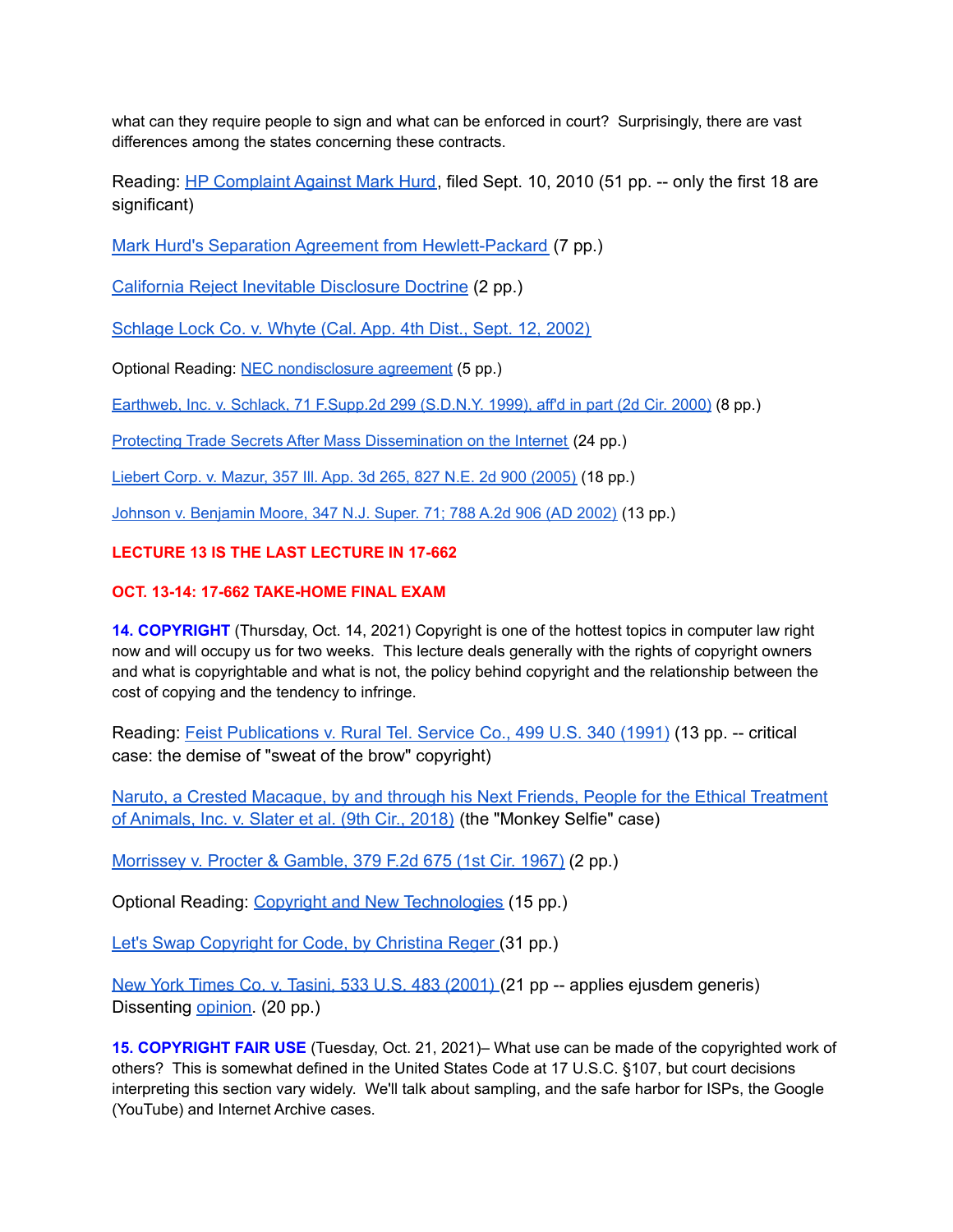Reading: American [Geophysical](http://euro.ecom.cmu.edu/program/law/08-732/Copyright/AGUvTexaco.pdf) Union v. Texaco, 60 F3d 195 (2d Cir. 1994) (29 pp. Not all "research" use is "fair use")

[Author's](http://euro.ecom.cmu.edu/program/law/08-732/Copyright/AuthorsGuildVGoogle.pdf) Guild v. Google (2d Cir., Oct. 16, 2015) (51 pp. - VERY IMPORTANT CASE ON FAIR USE BY GOOGLE BOOKS. Skim for main ideas.)

Sony Corp. v. [Universal](http://euro.ecom.cmu.edu/program/law/08-732/Copyright/SonyVUniversal.pdf) City Studios, 464 U.S. 417 (1984) (the Betamax case) (43 pp. Explains why recording TV shows is fair use)

Use My Photo (NY [Times,](http://euro.ecom.cmu.edu/program/law/08-732/Copyright/UseMyPhoto.pdf) Oct. 1, 2007) (3 pp.)

Optional Reading: CoStar Group, Inc. v. [LoopNet,](http://euro.ecom.cmu.edu/program/law/08-732/Copyright/CoStarVLoopnet.pdf) Inc., 373 F.3d 544 (4th Cir. 2004) (26 pp.)

Sony v. [Connectix,](http://euro.ecom.cmu.edu/program/law/08-732/Copyright/SonyVConnectix.pdf) 203 F.3d 596 (9th Cir. 2000) (12 pp.)

[LiveNation](http://euro.ecom.cmu.edu/program/law/08-732/Copyright/Live-Nation-Motor-Sports-Robert-Davis-Prelim-Injunct-Dist-Crt.pdf) Motor Sports, Inc. v. Davis, 81 USPQ 2d 1267 (N.D. Tex. 2006) (12 pp.)

Perfect 10, Inc. v. [Amazon.com,](http://euro.ecom.cmu.edu/program/law/08-732/Copyright/Perfect-10-Amazon-9th-Cir.pdf) Inc., 487 F.3d 701 (9th Cir. 2007) (12 pp.)

Parker v. [Google](http://euro.ecom.cmu.edu/program/law/08-732/Copyright/ParkerVGoogleAppeal.pdf) (3d Cir. 2007) (48 pp.)

**16. COPYRIGHT IN COMPUTER PROGRAMS** (Thursday, Oct. 21, 2021) – Computer programs contain both human expression and utilitarian components; that is, they do not merely express concepts but serve as instructions to real machines to perform useful functions. There has always been tension as to whether computer programs ought to be copyrightable at all, since some believe that granting a copyright on a program is effectively conferring a long-term patent on technology that probably has a short lifetime. This tension has given rise to a great deal of litigation and now almost every software copyright case filed meets with a defense that the program was not copyrightable in the first place. We will explore the limits of what is copyrightable and what is not. Abstraction-filtration-comparison. The Lotus v. Borland and Lexmark cases. Are APIs copyrightable? Oracle v. Google.

Reading: Copyright [Infringement](http://euro.ecom.cmu.edu/program/law/08-732/Copyright/CopyrightInfringementOfSoftware.pdf) of Computer Software (3 pp.)

Computer Associates [International,](http://euro.ecom.cmu.edu/program/law/08-732/Copyright/ComputerAssociatesVAltai.pdf) Inc. v. Altai, Inc., 982 F.2d 693 (2d Cir. 1992) (22 pp.)

Lexmark Int'l, Inc.. v. Static Control [Components,](http://euro.ecom.cmu.edu/program/law/08-732/Copyright/LexmarkVSCC.pdf) 387 F.3d 522 (6th Cir. 2004)(32 pp.)

Lotus v. [Borland,](http://euro.ecom.cmu.edu/program/law/08-732/Copyright/LotusVBorland.pdf) 49 F.3d 807 (1st Cir. 1995) (20 pp.)

Oracle v. [Google,750](http://euro.ecom.cmu.edu/program/law/08-732/Copyright/OracleVGoogleFedCir.pdf) F.3d. 1339 (Fed. Cir. 2014) , (69 pp. -- skim for ideas. Controverisal ruling that APIs are copyrightable

Optional Reading: The ["Abstraction,](http://euro.ecom.cmu.edu/program/law/08-732/Copyright/Abstraction.pdf) Filtration, Comparison Test" (Ladas & Perry LLP) (4 pp.)

[Abstraction](http://euro.ecom.cmu.edu/program/law/08-732/Copyright/gnusort.pdf) and filtration of GNU Sort (5 pp.)

**17. DIGITAL MILLENNIUM COPYRIGHT ACT (DMCA)** (Tuesday, Oct. 26, 2021) – The session is devoted to the extremely controversial statute the "Digital Millennium Copyright Act" (17. U.S.C. §1201ff),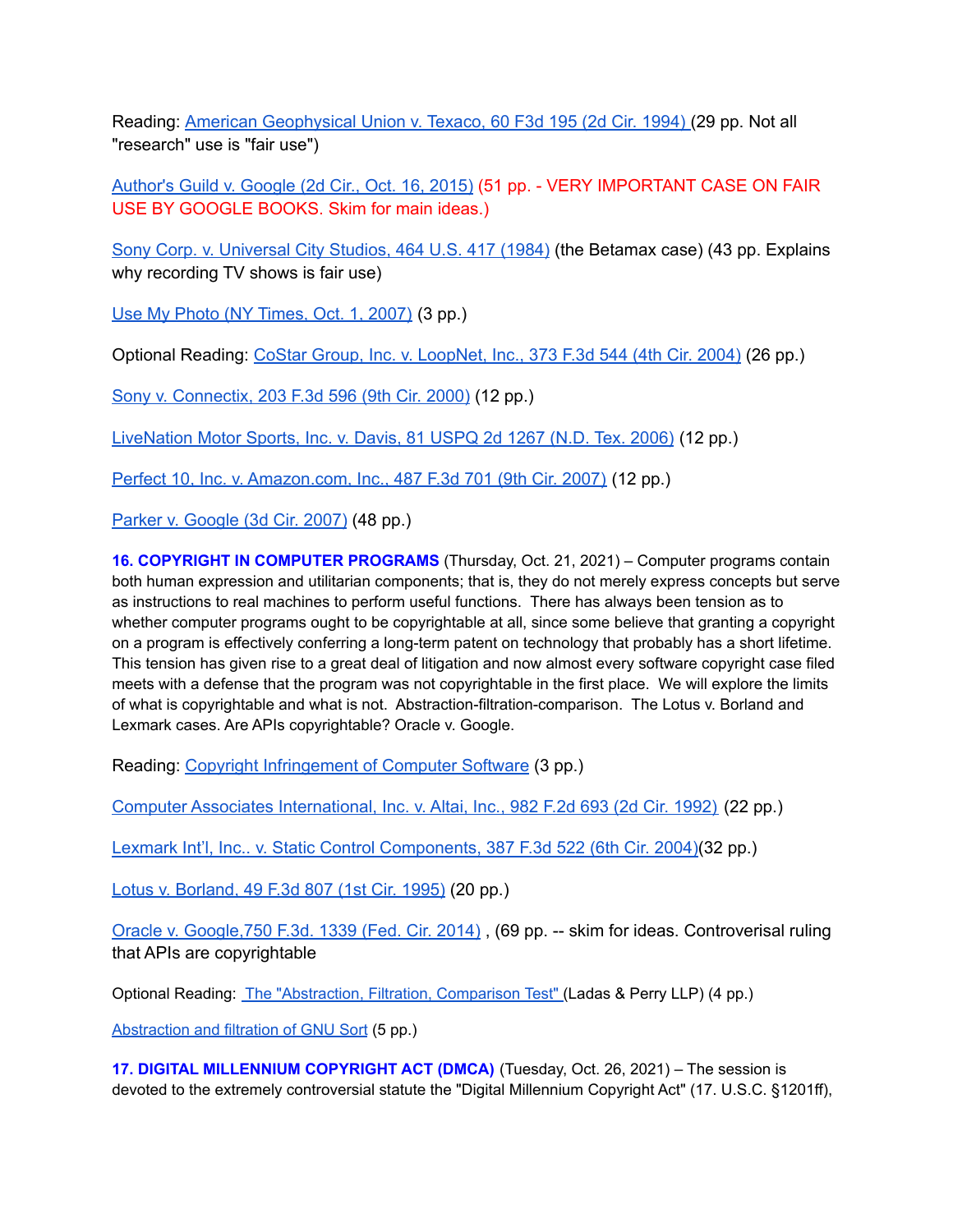which fundamentally makes it a crime to circumvent various forms of data and software protection, such as breaking copy protection or encryption on files to allow them to be copied.

Reading: A&M Records v. Napster, 114 [F.Supp.2d](http://euro.ecom.cmu.edu/program/law/08-732/Copyright/AMvNapster.pdf) 896 (N.D. Cal. 2000), aff'd 239 F.3d 1004 (9th Cir. 2001, 16 pp.), aff'd after [remand,](http://euro.ecom.cmu.edu/program/law/08-732/Copyright/AMvNapsterAppeal.pdf) 284 F.3d 1091 (9th Cir. 2002) (56 pp., skim for ideas)

Digital [Millennium](http://euro.ecom.cmu.edu/program/law/08-732/Copyright/DMCA.pdf) Copyright Act (U.S. Copyright Office Summary) (18 pp.)

UMG [Recordings,](http://euro.ecom.cmu.edu/program/law/08-732/Copyright/UMGvMP3.pdf) Inc. v. mp3.com, 92 F. Supp. 2d 349 (S.D.N.Y. 2000) (10 pp.)

Online [Intellectual](http://euro.ecom.cmu.edu/program/law/08-732/Copyright/Online.pdf) Property Cases Test Copyright, Free Speech Tension (5 pp.)

Optional Reading: American [Broadcasting](http://euro.ecom.cmu.edu/program/law/08-732/Copyright/Aereo.pdf) Cos. v. Aereo, Inc., 134 S.Ct. 896 (June 25, 2014) (35 pp. The latest word on fair use of entire works.)

From Sony to [Grokster](http://euro.ecom.cmu.edu/program/law/08-732/Copyright/FromSonyToGrokster.pdf) (47 pp.)

Digital Rights [Management](http://euro.ecom.cmu.edu/program/law/08-732/Copyright/DRM.pdf) (18 pp.)

MGM v. [Grokster,](http://euro.ecom.cmu.edu/program/law/08-732/Copyright/MGM_v_Grokster.pdf) 545 U.S. 913 (2005) (55 pp.)

Universal City Studios et al. v. [Reimerdes,](http://euro.ecom.cmu.edu/program/law/08-732/Copyright/Universal%20City%20Studios%20v_%20Reimerdes.pdf) 111 F.Supp.2d 194 (S.D.N.Y. 2000) (51 pp.), [aff'd](http://euro.ecom.cmu.edu/program/law/08-732/Copyright/DRM2.pdf) [273](http://euro.ecom.cmu.edu/program/law/08-732/Copyright/Universal%20City%20Studios%20v_%20ReimerdesAppeal.pdf) F.3d 429 (2nd Cir. [2001\)](http://euro.ecom.cmu.edu/program/law/08-732/Copyright/Universal%20City%20Studios%20v_%20ReimerdesAppeal.pdf) (25 pp.)

Digital Rights [Management](http://euro.ecom.cmu.edu/program/law/08-732/Copyright/DRM2.pdf) II (22 pp.)

Online Policy Group v. Diebold, 337 F. Supp. 2d 1195 (N.D.Cal. [September](http://euro.ecom.cmu.edu/program/law/08-732/Copyright/Online-Policy-Diebold-9-30-04.pdf) 30, 2004) (16 pp.)

**18. PATENTS** (Thursday, Oct. 28, 2021) – Huge amounts of money can be awarded in patent cases, e.g. hundreds of millions of dollars or more. What is a patent? The tests for patentability: novelty, usefulness and non-obviousness. What is obvious and who decides? The patent examining process. What are the parts of a patent and what constitutes infringement?

Reading: An [Overview](http://euro.ecom.cmu.edu/program/law/08-732/Patents/PatentOverview.pdf) of the US Patent System (6 pp.)

The Patent, Used as a Sword, by [Duhigg](http://euro.ecom.cmu.edu/program/law/08-732/Patents/20121008NYT-Patent-Wars.pdf) & Lohr (13 pp. , of critical importance)

Legal FAQ: [Introduction](http://euro.ecom.cmu.edu/program/law/08-732/Patents/LegalFAQ.pdf) to Patent Law, (4 pp, Reasoner & Morrow)

Patent Litigation for High Technology and Life Sciences [Companies,](http://euro.ecom.cmu.edu/program/law/08-732/Patents/PatentLitigation.pdf) (17 pp., Fenwick & West)

Hartman et al. U.S. Patent [5,960,411](http://euro.ecom.cmu.edu/program/law/08-732/Patents/HartmanEt5960411.pdf) (19 pp., the famous Amazon 1-click patent. Jeff Bezos is one of the inventors)

Loebner U.S. Patent [6,019,393](http://euro.ecom.cmu.edu/program/law/08-732/Patents/Loebner6019939.pdf) (Example of a silly patent that should never have issued.[\)](http://euro.ecom.cmu.edu/program/law/08-732/Patents/YangEt6536068.pdf)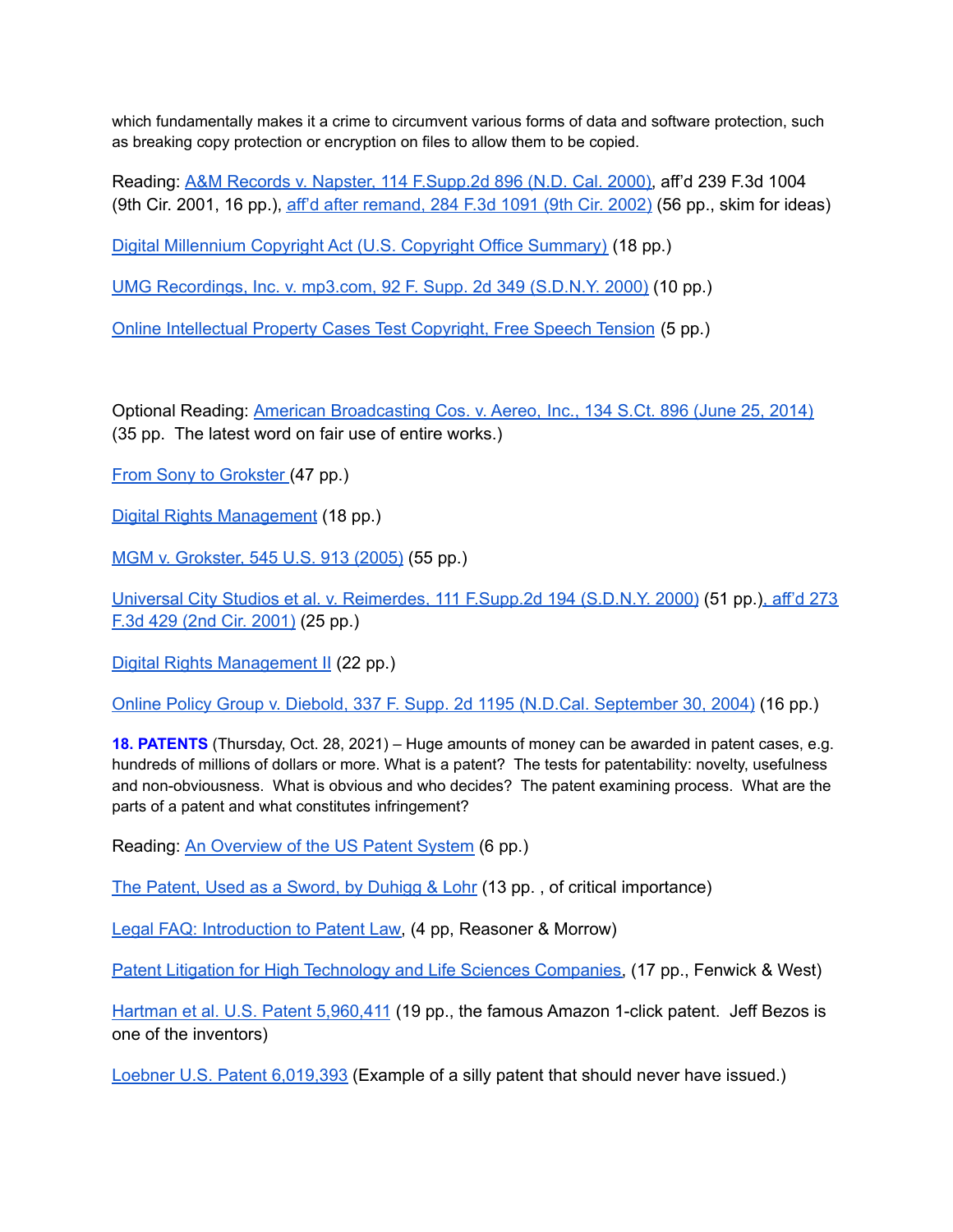Optional Reading: The [Admissibility](http://euro.ecom.cmu.edu/program/law/08-732/Patents/Experts.pdf) and Utility of Expert Legal Testimony in Patent Litigation, Pollack

Patent Law Principles and [Strategies,](http://euro.ecom.cmu.edu/program/law/08-732/Patents/PatentLawPrinciples.pdf) (29 pp., Auerbach)

Yang et al. U.S. Patent [6,536,068](http://euro.ecom.cmu.edu/program/law/08-732/Patents/YangEt6536068.pdf) (31 pp. The toothbrush patent discussed in class)

KSR [International](http://euro.ecom.cmu.edu/program/law/08-732/Patents/KSRvTeleflex04-1350.pdf) v. Telelex, 127 S. Ct. 1727 (2007) (31 pp., major Supreme Court case on obviousness)

**19. SOFTWARE PATENTS** (Tuesday, Nov. 2, 2021) – A huge number of software patents are now being issues, at the rate of hundreds per week. They have produced a great deal of litigation and consternation in the software industry. We will look at what is patentable about software and algorithms and examine some the challenges being brought against software patents.

Reading: Alice Corporation Pty. Ltd. v. CLS Bank [International](http://euro.ecom.cmu.edu/program/law/08-732/Patents/Alice.pdf) et al. (Sup. Ct. 2014) (21 pp.)

Impression Products, Inc. v. Lexmark [International,](http://euro.ecom.cmu.edu/program/law/08-732/Patents/ImpressionVLexmark.pdf) Inc. (Sup. Ct. 2017) (26 pp.)

IP v. Red Hat [Complaint](http://euro.ecom.cmu.edu/program/law/08-732/Patents/IPvRedHat.pdf) (5 pp., a typical but brief patent complaint)

Software Patent [Litigation](http://euro.ecom.cmu.edu/program/law/08-732/Patents/SoftwarePatentLitigation.pdf) , (17 pp., McDonald et al.)

[Levergood](http://euro.ecom.cmu.edu/program/law/08-732/Patents/LevergoodEt5708780.pdf) et al. U.S. Patent 5,708,780 (68 pp., a fundamental eCommerce patent, later ruled obvious. Skim this -- no need to read it all.[\)](http://euro.ecom.cmu.edu/program/law/08-732/Patents/HendersonEt6072412.pdf)

Optional Reading for those interested in software patents: Patent Scope and [Innovation](http://euro.ecom.cmu.edu/program/law/08-732/Patents/PatentScope.pdf) in the [Software](http://euro.ecom.cmu.edu/program/law/08-732/Patents/PatentScope.pdf) Industry, (58 pp, Cohn & Lemley)

An [Empirical](http://euro.ecom.cmu.edu/program/law/08-732/Patents/EmpiricalLook.pdf) Look at Software Patents, (53 pp., Bessen)

Emerging Claim Formats for Software [Inventions](http://euro.ecom.cmu.edu/program/law/08-732/Patents/ProtectionRegimes.pdf) (46 pp., a good review of IP protection for software)

**20. ANATOMY OF PATENT CASES: MIRROR WORLDS V. APPLE, APPLE V. SAMSUNG** (Thursday, Nov. 4, 2021) – In October, 2010, a small company called Mirror Worlds won a jury award of \$625,000,000 against Apple Computer for patent infringement (later vacated). Mirror Worlds claimed that its patents were infringed by Apple's iPhone user interface. In August, 2012, Apple won over \$1 billion against Samsung for infringement of its patents on the iPhone user interface. We will study these cases in detail, including various decisions made by the courts and the juries.

Reading: [Complaint](http://euro.ecom.cmu.edu/program/law/08-732/Patents/MWComplaint.pdf) in Mirror Worlds v. Apple (7 pp.)

Freeman et al. U.S. Patent [6,725,427](http://euro.ecom.cmu.edu/program/law/08-732/Patents/FreemanEt6725427.pdf) (17 pp, the Mirror Worlds patent)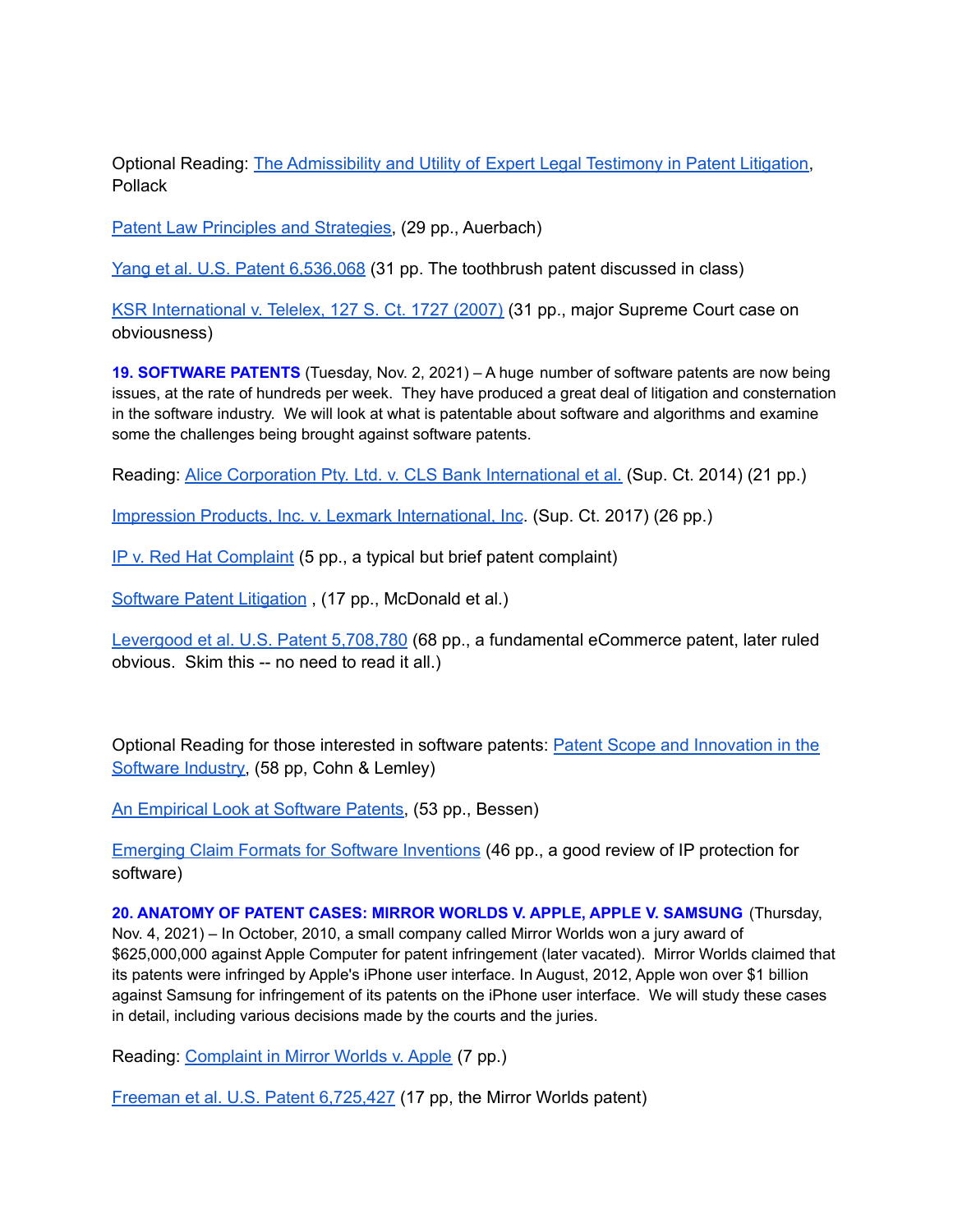Jury Verdict Form in Mirror [Worlds](http://euro.ecom.cmu.edu/program/law/08-732/Patents/MWVerdictForm.pdf) v. Apple (2 pp.)

Markman Opinion in Apple v. [Samsung](http://euro.ecom.cmu.edu/program/law/08-732/Patents/SamsungMarkman2.pdf) (9 pp.)

[Samsung's](http://euro.ecom.cmu.edu/program/law/08-732/Patents/SamsungsProposedVoirDire.pdf) Proposed Voir Dire Questions (3 pp.)

Jury Verdict Form in Apple v. [Samsung](http://euro.ecom.cmu.edu/program/law/08-732/Patents/SamsungVerdictForm.pdf) (20 pp.)

Optional Reading: [Markman](http://euro.ecom.cmu.edu/program/law/08-732/Patents/MWMarkman.pdf) Opinion in Mirror Worlds v. Apple (40 pp., a thorough claim construction opinion)

Mirror [Worlds](http://euro.ecom.cmu.edu/program/law/08-732/Patents/MWBillOfCosts.pdf) Bill of Costs (2 pp.)

Ording U.S. Patent [7,469,381](http://euro.ecom.cmu.edu/program/law/08-732/Patents/Ording7469381.pdf) (59 pp., one of the patents in Apple v. Samsung)

Ording et al. U.S. Patent [7,864,163](http://euro.ecom.cmu.edu/program/law/08-732/Patents/OrdingEt7864163.pdf) (49 pp., one of the patents in Apple v. Samsung)

Platzer et al. U.S. Patent [7.844,915](http://euro.ecom.cmu.edu/program/law/08-732/Patents/PlatzerEt7844915.pdf) (52 pp., one of the patents in Apple v. Samsung)

**21. DOMAIN NAMES** (Tuesday, Nov. 9, 2021) – How domain names are assigned and registered. What happens when trademark owners have a dispute over the same name, e.g., someone registers heinz.biz and H. J. Heinz objects? Who wins? (You probably know the answer to that, but what are the rules that apply in less obvious situations?) Domain name trickery: cybersquatting, metatagging, framing and typopiracy..

Reading: Full Sail, Inc. v. Spevak (Case [6:03-cv-887-Orl-31JGG,](http://euro.ecom.cmu.edu/program/law/08-732/DomainNames/FullSailVSpevackDistrictCourt.pdf) M.D. Fla., 2003) (15 pp., the District Court case)

Full Sail, Inc. v. Spevak (WIPO Case [D2003-0502\)](http://euro.ecom.cmu.edu/program/law/08-732/DomainNames/FullSailSucks.pdf) (7 pp., the UDRP dispute)

ICANN Uniform Dispute [Resolution](http://euro.ecom.cmu.edu/program/law/08-732/DomainNames/UniformDisputeResolution.pdf) Policy (6 pp.)

Sharton, Domain Name [Disputes:](http://euro.ecom.cmu.edu/program/law/08-732/DomainNames/DomainNameDisputes.pdf) To Sue or Not to Sue (6 pp.)

Visa [International](http://euro.ecom.cmu.edu/program/law/08-732/DomainNames/VisaInternationalvJSLCorp.pdf) Service Association v. JSL Corporation (D. Nev. Dec. 27, 2007) (16 pp., regarding the use of "e" as a prefix in a trademark)

Zyliss AG v. Gourmet Kitchen (National Arbitration Forum Claim [FA0306000162069\)](http://euro.ecom.cmu.edu/program/law/08-732/DomainNames/ZylissDispute.pdf) (6 pp., the Xyliss domain name dispute)

Optional Reading: Avery Dennison v. [Sumpton,](http://euro.ecom.cmu.edu/program/law/08-732/DomainNames/AveryVSumpton.pdf) 189 F.3rd 868, 880-81 (9th Cir. 1999) (6 pp.)

[Greenstone,](http://euro.ecom.cmu.edu/program/law/08-732/DomainNames/Greenstone.pdf) Overview of Internet Domain Law (23 pp.)

Cable News Network v. [CNNEWS.COM,](http://euro.ecom.cmu.edu/program/law/08-732/DomainNames/CableNewsNetworkVcnnews-com.pdf) 56 Fed. Appx. 599 (4<sup>th</sup> Cir. 2003) (6 pp, court transfer of a domain name)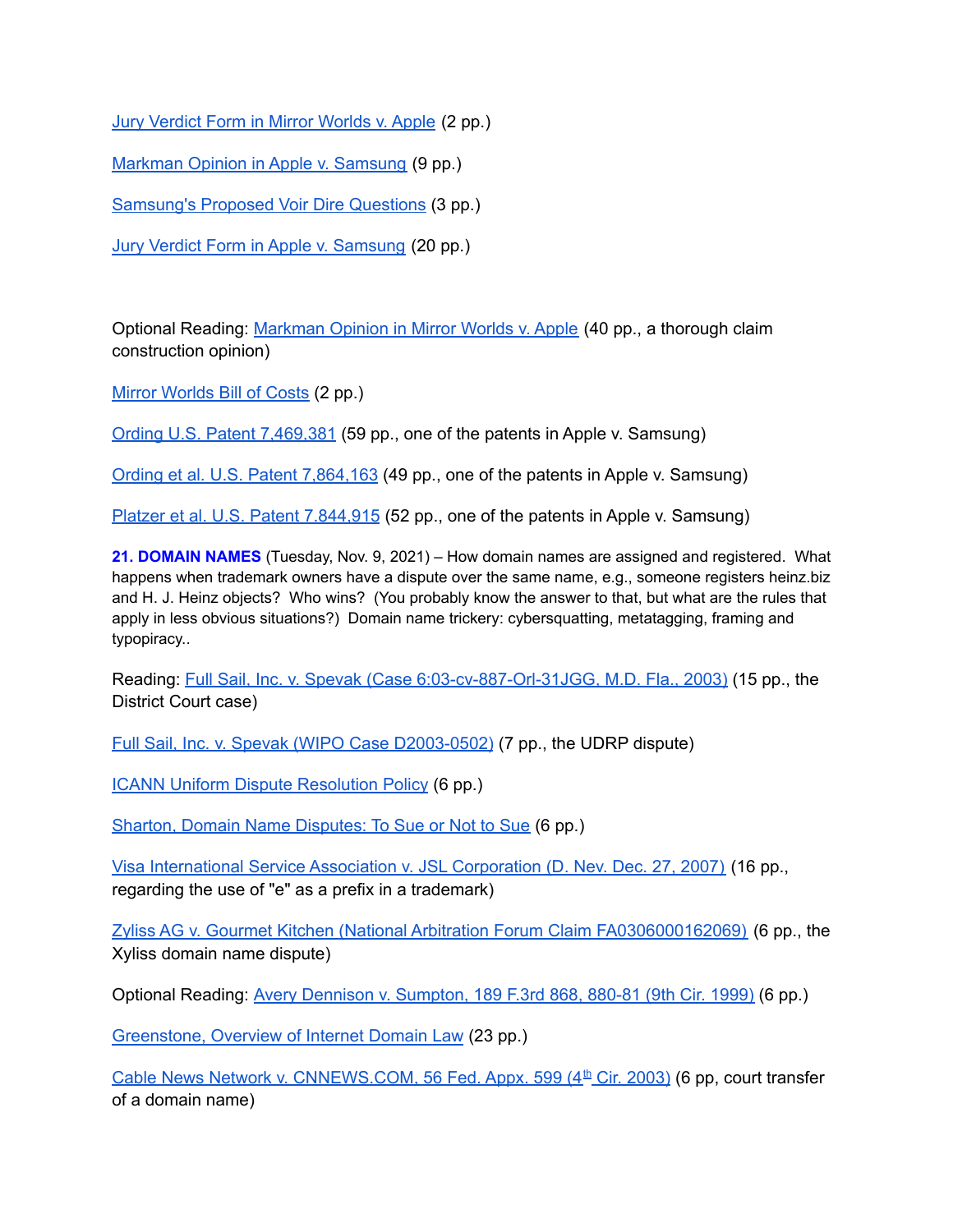Geico v. [Google,](http://euro.ecom.cmu.edu/program/law/08-732/DomainNames/GEICOvGoogle.pdf) 330 F.Supp. 2d 700 (E.D. Va. 2004). (21 pp., use of "Geico" on Google.)

Memorandum of [Understanding](http://euro.ecom.cmu.edu/program/law/08-732/DomainNames/MOU.pdf) between U.S. Department of Commerce and ICANN (7 pp., the document by which ICANN obtained control of domain names)

Moseley v. V-Secret [Catalogue,](http://euro.ecom.cmu.edu/program/law/08-732/DomainNames/MoseleyvVSecretCatalogue.pdf) Inc., 537 U.S. 418 (2002) (19 pp, Supreme Court test for trademark dilution -- Victor's Secret v. Victoria's Secret)

[Panavision](http://euro.ecom.cmu.edu/program/law/08-732/DomainNames/PanavisionVToeppen.pdf) v. Toeppen, 141 F.3d 1316 (9th Cir. 1998) (13 pp.)

UDRP [Proceedings](http://archive.icann.org/en/udrp/proceedings-list.htm) Indexed by Name (Website)

[Washington](http://euro.ecom.cmu.edu/program/law/08-732/DomainNames/WashingtonPostVTotalNews.pdf) Post v. Total News, (Case No. 97 Civ. 1190 (PKL), S.D.N.Y., filed Feb. 20, 1997) (5 pp.)

**Topic 6 - GOVERNMENT REGULATION**

**22. AI AND ROBOTICS LAW** (Thursday, Nov. 11, 2021) –How is society to deal with intelligent systems that behave in ways not anticipated by their creators, but which can injure people? What is a robot legally? What is artificial intelligence legally? How is society to deal with intelligent systems that can create other intelligent systems? Can such systems be legally regulated and controlled? We will look at current attempts to assign liability in such instances, including in robotics, autonomous vehicles and unmanned aircraft system (UAS: drones).

Reading: Saipan et al., Are Robots [Human?](http://euro.ecom.cmu.edu/program/law/08-732/AI/AreRobotsHuman.pdf) (8 pp.)

Scherer, Regulating Artifical [Intelligence](http://euro.ecom.cmu.edu/program/law/08-732/AI/Scherer.pdf) Systems (48 pp.)

Gless et al., If Robots Cause Harm, Who is to [Blame?](http://euro.ecom.cmu.edu/program/law/08-732/AI/Gless.pdf) (23 pp.)

Petit, Law and Regulation of Artifical [Intelligence](http://euro.ecom.cmu.edu/program/law/08-732/AI/Petit.pdf) and Robots (31 pp.)

Optional Reading: Machines Without Principals: Liability Rules and Artifical [Intelligence](http://euro.ecom.cmu.edu/program/law/08-732/AI/Vladeck.pdf) (34 pp.)

Calo, Robots in [American](http://euro.ecom.cmu.edu/program/law/08-732/AI/Calo.pdf) Law (45 pp.)

Balkin, The Path of [Robotics](http://euro.ecom.cmu.edu/program/law/08-732/AI/Balkin.pdf) Law (17 pp.)

Lunders et al., [Autonomous](http://euro.ecom.cmu.edu/program/law/08-732/AI/Lunders.pdf) vehicles: The legal landscape in the US (26 pp.)

Joh, [Policing](http://euro.ecom.cmu.edu/program/law/08-732/AI/Joh.pdf) Police Robots (28 pp.)

Vacek, The Next [Frontier](http://euro.ecom.cmu.edu/program/law/08-732/AI/Vacek.pdf) in Drone Law (30 pp.)

Simon, The [Intersection](http://euro.ecom.cmu.edu/program/law/08-732/AI/Simon.pdf) of Drones and Insurance (53 pp.)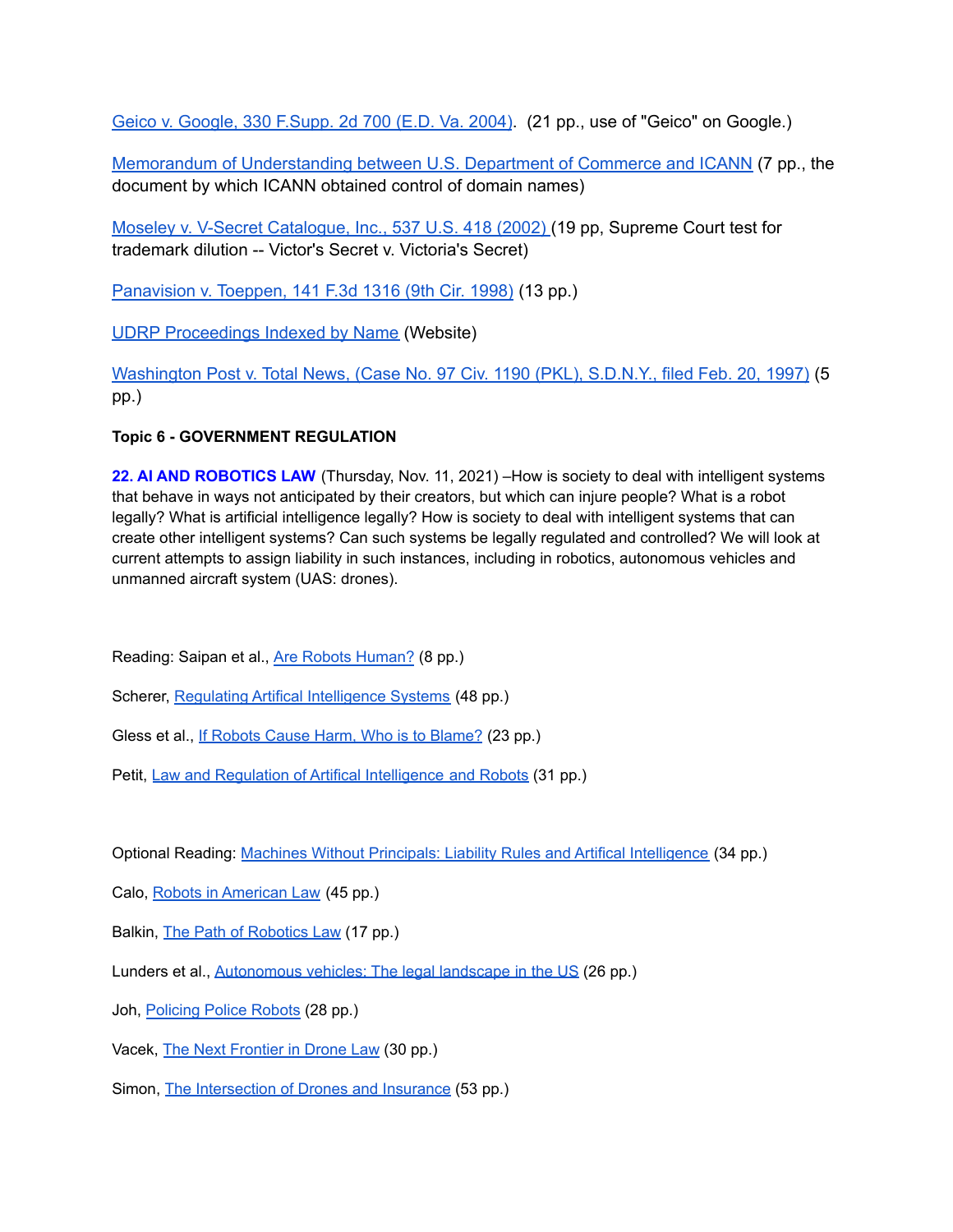**23. INTERNET TAXATION** (Tuesday, Nov. 16, 2020) – Generally, when you buy something that is shipped from another state into Pennsylvania you don't pay sales tax to either Pennsylvania or the state of origin. (We'll look at exactly why this is so.) Most Internet sales involve an interstate shipment, so the expansion of electronic commerce is depriving states of an increasing share of tax revenue. To counteract this trend, various states are devising new taxes on Internet use, which threatens the development of electronic business. This topic was the subject of a major Supreme Court decision in 2018. Congress may also step into the fray because of its power to regulate interstate commerce and has proposed a new statute to deal with the problem. We will look at the current Internet tax situation in the United States. This topic is more interesting than you might think.

Reading: National Bellas Hess v. Dep't of [Revenue](http://euro.ecom.cmu.edu/program/law/08-732/Tax/NationalBellasHess.pdf) of Illinois, 386 U.S. 753 (1967) (8 pp., the original ruling that interstate shipments are not subject to sales tax)

Quill Corp. v. North Dakota Tax [Comm'r,](http://euro.ecom.cmu.edu/program/law/08-732/Tax/Quill.pdf) 504 U.S. 298 (1992) (9 pp., reaffirming Bellas Hess 25 years later)

South Dakota v. Wayfair, Inc. [\(Supreme](http://euro.ecom.cmu.edu/program/law/08-732/Tax/SDvWayfair.pdf) Court, June 21, 2018) (Landmark case overruling Bellas Hes and Quill)

Internet Tax [Freedom](http://euro.ecom.cmu.edu/program/law/08-732/Tax/InternetTaxFreedomAct.pdf) Act (7 pp.)

Direct Marketing [Association](http://euro.ecom.cmu.edu/program/law/08-732/Tax/DMAvBrohl-tax.pdf) v. Brohl (U.S. Supreme Court, March 3, 2015) (22 pp., effect of the Tax Injunction Act on requirement for retailers to identify customers)

Optional Reading: [Amazon](http://euro.ecom.cmu.edu/program/law/08-732/Tax/AmazonTax2.pdf) Pushes Hard to Kill a Tax (3 pp., NY Times, Sept. 5, 2011)

Making the Internet Tax Freedom Act Permanent Could Lead to a [Substantial](http://euro.ecom.cmu.edu/program/law/08-732/Tax/ITFAlobbying.pdf) Revenue Loss for States and [Localities](http://euro.ecom.cmu.edu/program/law/08-732/Tax/ITFAlobbying.pdf), Mazerov (23 p. lobbying document)

St. Tammany Parish Tax Collector v. [Barnesandnoble.com,](http://euro.ecom.cmu.edu/program/law/08-732/Tax/StTammanyParish.pdf) et al., Civ. Act. No. 05-5695 (E.D. La., March 22, [2007\)](http://euro.ecom.cmu.edu/program/law/08-732/Tax/StTammanyParish.pdf) (19 pp.)

Virginia Tax [Commissioner](http://euro.ecom.cmu.edu/program/law/08-732/Tax/VATaxCommr06-103.pdf) Ruling 06-103 (2006) (4 pp.)

**24. TECHNOLOGICAL ANTITRUST** (Thursday, Nov. 18, 2021) – Computer technology has engendered previously unheard-of methods of stifling competition, for example, by disabling a computer's ability to install or use a competitor's software. Microsoft has been a pioneer and primary exponent of such techniques. For example, Google alleged that Microsoft Vista deliberately slowed down Google desktop search to favor Microsoft Desktop Search. Naturally such behavior has antitrust implications, so we will look at applicable antitrust law and cases involving purely automated actions, such as disabling competitors' software. Apple was recently found to have engaged in price-fixing in sales of eBooks. But what did it do exactly and why was it illegal?

Reading: Google's [Smartphone](http://euro.ecom.cmu.edu/program/law/08-732/Antitrust/20121010GoogleSmartphonePatents.pdf) Patents (3 pp., NY Times, October 10, 2012)

[Sherman](http://euro.ecom.cmu.edu/program/law/08-732/Antitrust/ShermanAct.pdf) Antitrust Act, 15 U.S.C. §1ff (1890) (2 pp.)

Clayton [Antitrust](http://euro.ecom.cmu.edu/program/law/08-732/Antitrust/ClaytonAct.pdf) Act, 15 U.S.C. §12ff (1914) (7 pp.)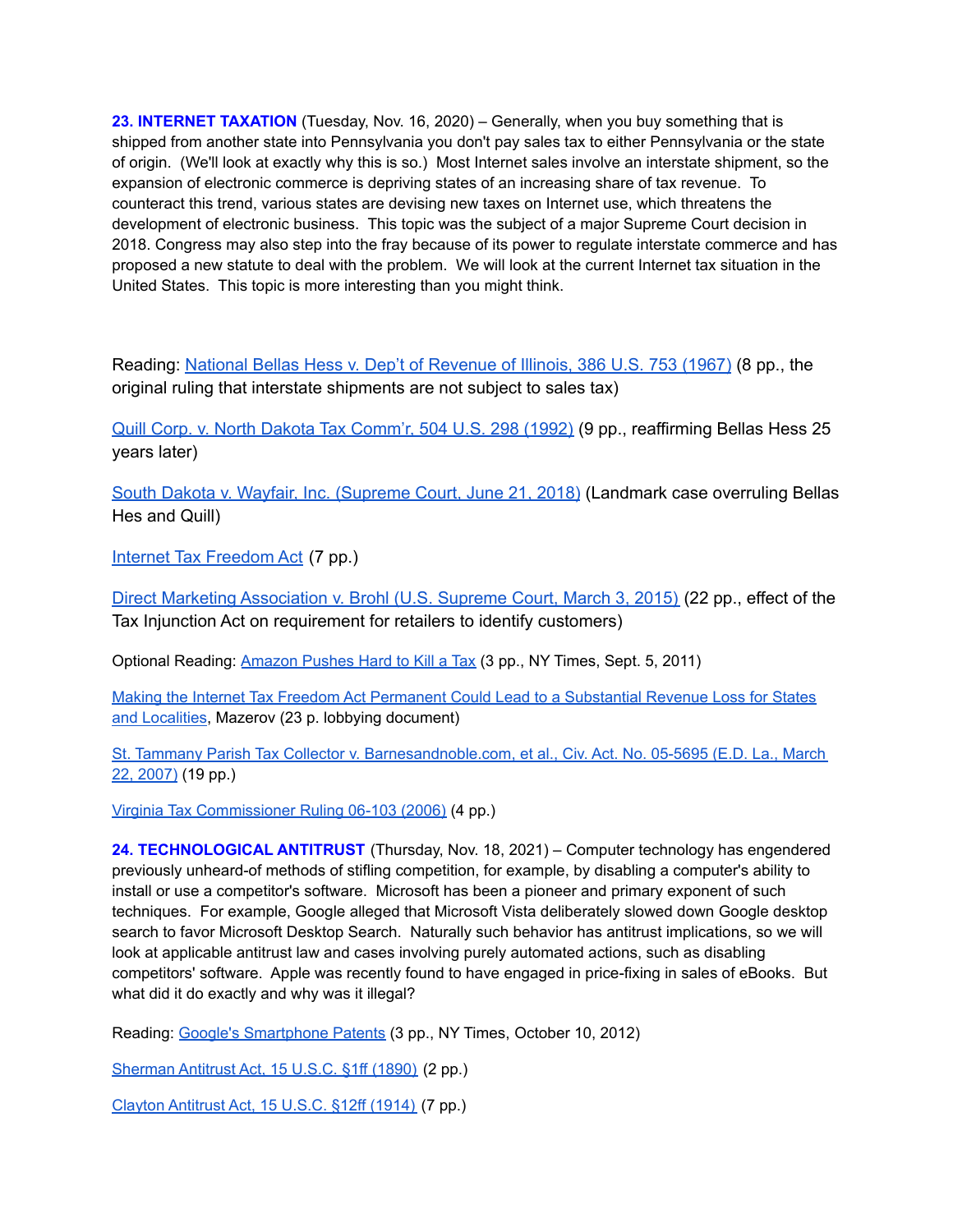Microsoft Antitrust [Judgment](http://euro.ecom.cmu.edu/program/law/08-732/Antitrust/MicrosoftAntitrust.pdf) (D.D.C. Nov. 12, 2002) (19 pp.)

Optional Reading: Ticketmaster v. RMG [Technologies](http://euro.ecom.cmu.edu/program/law/08-732/Antitrust/TicketMasterVRMG.pdf) (C.D. Cal. Oct. 16, 2007) (32 pp.)

Unilateral Technology [Suppression,](http://euro.ecom.cmu.edu/program/law/08-732/Antitrust/UnilateralSuppression.pdf) (13 pp., Chin)

[Department](http://euro.ecom.cmu.edu/program/law/08-732/Antitrust/AntitrustDivisionManual.pdf) of Justice Antitrust Division Manual (115 pp. Just scan this.)

**25. NET NEUTRALITY AND GOVERNMENT REGULATION OF THE INTERNET** (Tuesday, Nov. 23, 2020) – "Net neutrality" is the principle that service providers and carriers shoul treat all Internet packets equall, regardless of source, destination, size or content. It conflicts with free market forces and also has antitrust implications. We will look at how governments, both U.S. and others, can force carriers to be net neutral.

Reading: Radia & Melugin, Net [Neutrality](http://euro.ecom.cmu.edu/program/law/08-732/Neutrality/Primer.pdf) Primer (9 pp.)

Optional Reading: FCC Notice of Proposed [Rulemaking](http://euro.ecom.cmu.edu/program/law/08-732/Neutrality/ProposedRule.pdf) (Apr. 27, 2017)

U.S. Telecom [Association](http://euro.ecom.cmu.edu/program/law/08-732/Neutrality/USTelecom.pdf) v. FCC (No. 15-603, D.C. Cir. May 1, 2017) 109 pp.

EU Net [Neutrality](http://euro.ecom.cmu.edu/program/law/08-732/Neutrality/EUNeutrality.pdf) Policy and the Mobile Sector (33 pp., Alexiadis)

**NOV. 25 IS THANKSGIVING. NO CLASS**.

**26. STARTUPS AND VENTURE CAPITAL** (Tuesday, Nov. 30, 2021) – Money is a critical resource for a startup company. We will look at how money is raised, the various stages of investment, securities law, and corporate formation.

Reading: Seed [Series](http://euro.ecom.cmu.edu/program/law/08-732/Startups/SeedSeriesABC.pdf) ABC (4 pp. on the differences between financing rounds A, B and C)

[Startup](http://euro.ecom.cmu.edu/program/law/08-732/Startups/startup-law-101-for-entrepreneurs.pdf) Law 101 (24 pp.)

Venture [Financing](http://euro.ecom.cmu.edu/program/law/08-732/Startups/Venture-Financing-Overview.pdf) Overview (14 pp.)

Optional Reading: Legal Resource Guide for Startup [Entrepreneurs](http://euro.ecom.cmu.edu/program/law/08-732/Startups/Legal-Resource-Guide.pdf) (60 pp.)

**27. COMPUTER CRIME** (Thursday, Dec. 2, 2021) – Computers have provided unparalleled tools for the commission of crime and offer equally unparalleled methods of avoiding detection. Because so many businesses are completely dependent on computers, servers have become a target for extortion attempts, competitive attacks, theft of trade secrets and hacking with a variety of objectives, some as simple as publicizing causes. The U.S. has been slow to cope with advancements in computer crime because of a fundamental principle of criminal law: crime statutes are strictly construed. Simply stated, this means that an act is not a crime unless a statute makes it explicitly criminal. There are no "common law" computer crimes. With legislatures slow to draft laws to keep pace with criminals, there is a continuing gap between what is legal and what should be illegal. The first lecture will deal with computers as instruments of crime. Computer Fraud and Abuse Act, crimes against computer systems: denial of service attacks, vandalism, cyberterrorism.